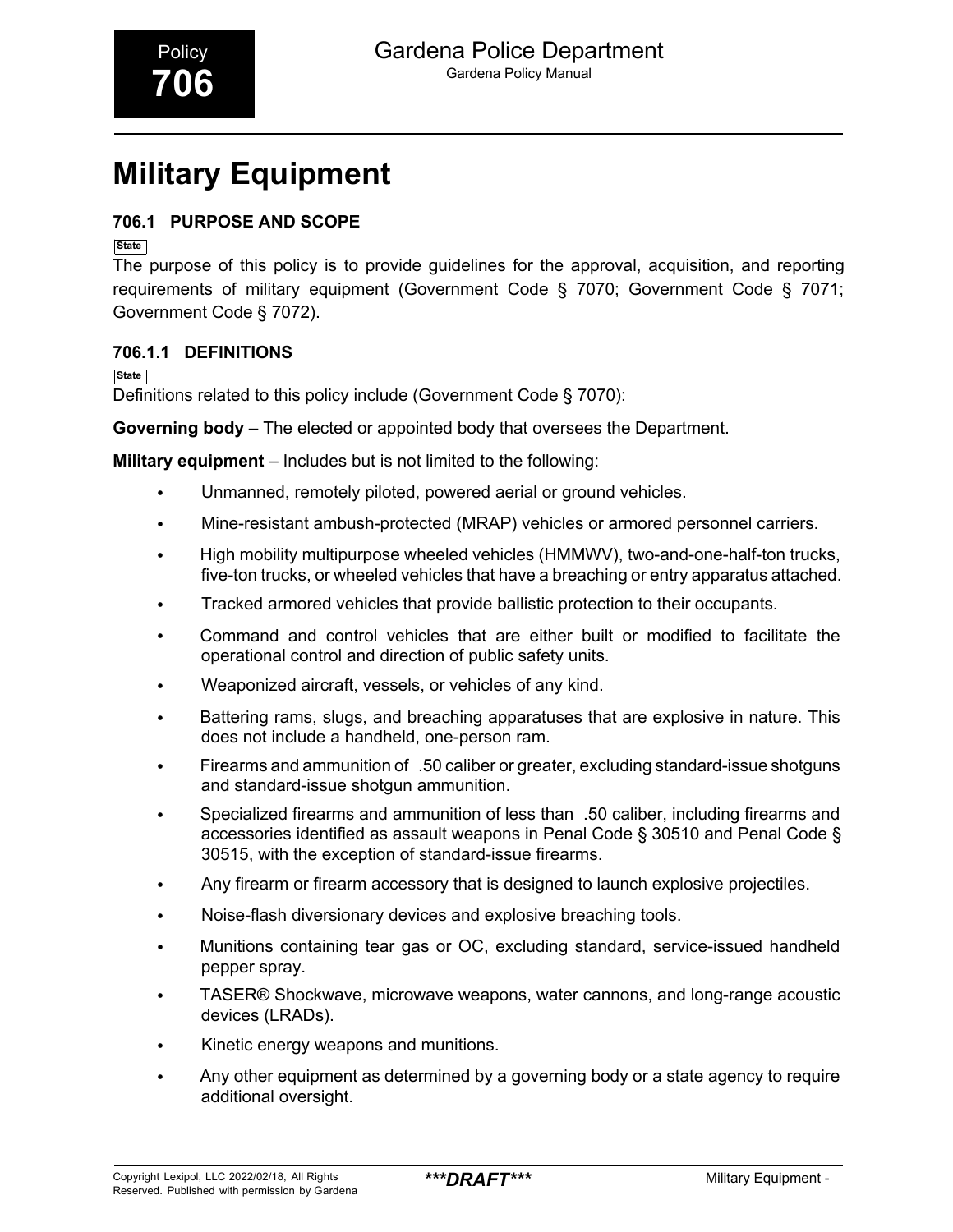Gardena Policy Manual

### *Military Equipment*

### **706.2 POLICY**

#### **State**

It is the policy of the Gardena Police Department that members of this department comply with the provisions of Government Code § 7071 with respect to military equipment.

### **706.3 MILITARY EQUIPMENT COORDINATOR**

#### **Best Practice**

The Chief of Police should designate a member of this department to act as the military equipment coordinator. The responsibilities of the military equipment coordinator include but are not limited to:

- (a) Acting as liaison to the governing body for matters related to the requirements of this policy.
- (b) Identifying department equipment that qualifies as military equipment in the current possession of the Department, or the equipment the Department intends to acquire that requires approval by the governing body.
- (c) Conducting an inventory of all military equipment at least annually.
- (d) Collaborating with any allied agency that may use military equipment within the jurisdiction of Gardena Police Department (Government Code § 7071).
- (e) Preparing for, scheduling, and coordinating the annual community engagement meeting to include:
	- 1. Publicizing the details of the meeting.
	- 2. Preparing for public questions regarding the department's funding, acquisition, and use of equipment.
- (f) Preparing the annual military equipment report for submission to the Chief of Police and ensuring that the report is made available on the department website (Government Code § 7072).
- (g) Establishing the procedure for a person to register a complaint or concern, or how that person may submit a question about the use of a type of military equipment, and how the Department will respond in a timely manner.

#### **706.4 MILITARY EQUIPMENT INVENTORY**

**State**

The following constitutes a list of qualifying equipment for the Department:

#### **ARMORED VEHICLES**

**Type:** *Lenco BearCat G2 (FORD F-550 CHASSIS; VIN: 1FDAF5HT5DEB79977)*

#### **Quantity:** 1

**Cost:** \$259,932.03 (estimated)

**Lifespan:** 20+ years based on maintenance and care (estimated)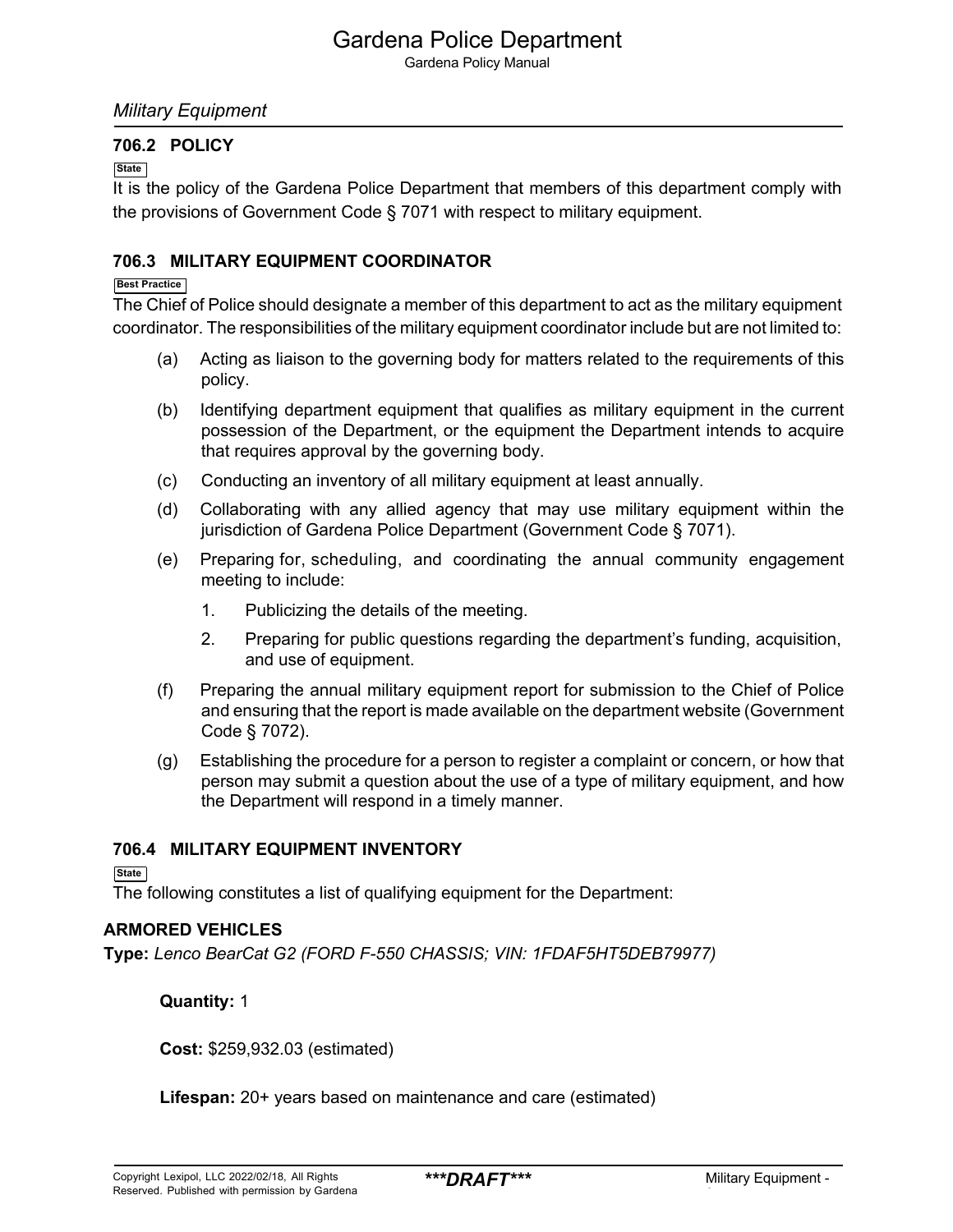Gardena Policy Manual

#### *Military Equipment*

**Capabilities:** The Lenco BearCat G2 can support first responders in any hazardous, high-risk, or critical incidents which would benefit from having a vehicle that provides a high level of ballistic protection.

**Manufacturer's Description:** The Lenco BearCat G2 is the standard tactical armored vehicle for special operations units within the US Law Enforcement community. Since the early 2000s, agencies such as LAPD, LASD SEB, NYPD ESU, Boston PD and hundreds of Federal, State and Local Law Enforcement agencies have made the BearCat G2 part of their standard operating procedure. The G2 has excellent on-road driving characteristics and maneuverability in tight urban settings. The large floor plan seats 10 – 12 fully equipped officers with a long list of tactical features only found on the Lenco BearCat line of armored SWAT vehicles for Police and Government.

**Purpose:** The purpose of the BearCat is to provide protection for the members of the Gardena Police Department and community members in high risk or critical incidents, such as serving high risk search warrants, arrest warrants of dangerous subjects, the safe transportation of law enforcement officers and for the rescue of injured residents and personnel.

**Authorized Use**: The use of armored vehicles shall be authorized by a watch commander or SWAT commander, based on the specific circumstances of a given critical incident. Armored vehicles shall be used only by officers trained in their deployment and in a manner consistent with Department policy and training.

**Fiscal Impact:** \$0 – 10,000 (estimated for maintenance)

**Policy and Procedure:** It is the policy of the Gardena Police Department to utilize this equipment only for official law enforcement purposes and pursuant to State and Federal law.

**Training:** All drivers/operators shall attend formalized instruction and be trained in vehicle operations and practical driving instruction.

**Type:** *Major Incident Response Vehicle (MIRV) (FORD E-350 CHASSIS WITH MARATHON INDUSTRIES UTILITY BED "BOX STYLE"; VIN: 1FDWE35L87DA27297)*

**Quantity:** 1

**Cost:** \$60,000.00 (estimated)

**Lifespan:** 15+ years based on maintenance and care (estimated)

**Capabilities:** The MIRV is a custom-built vehicle used by SWAT personnel to transport the tools used by the SWAT Team. The MIRV can also serve as a mobile command post for SWAT operations. The MIRV seats two department personnel.

**Manufacturer's Description:** N/A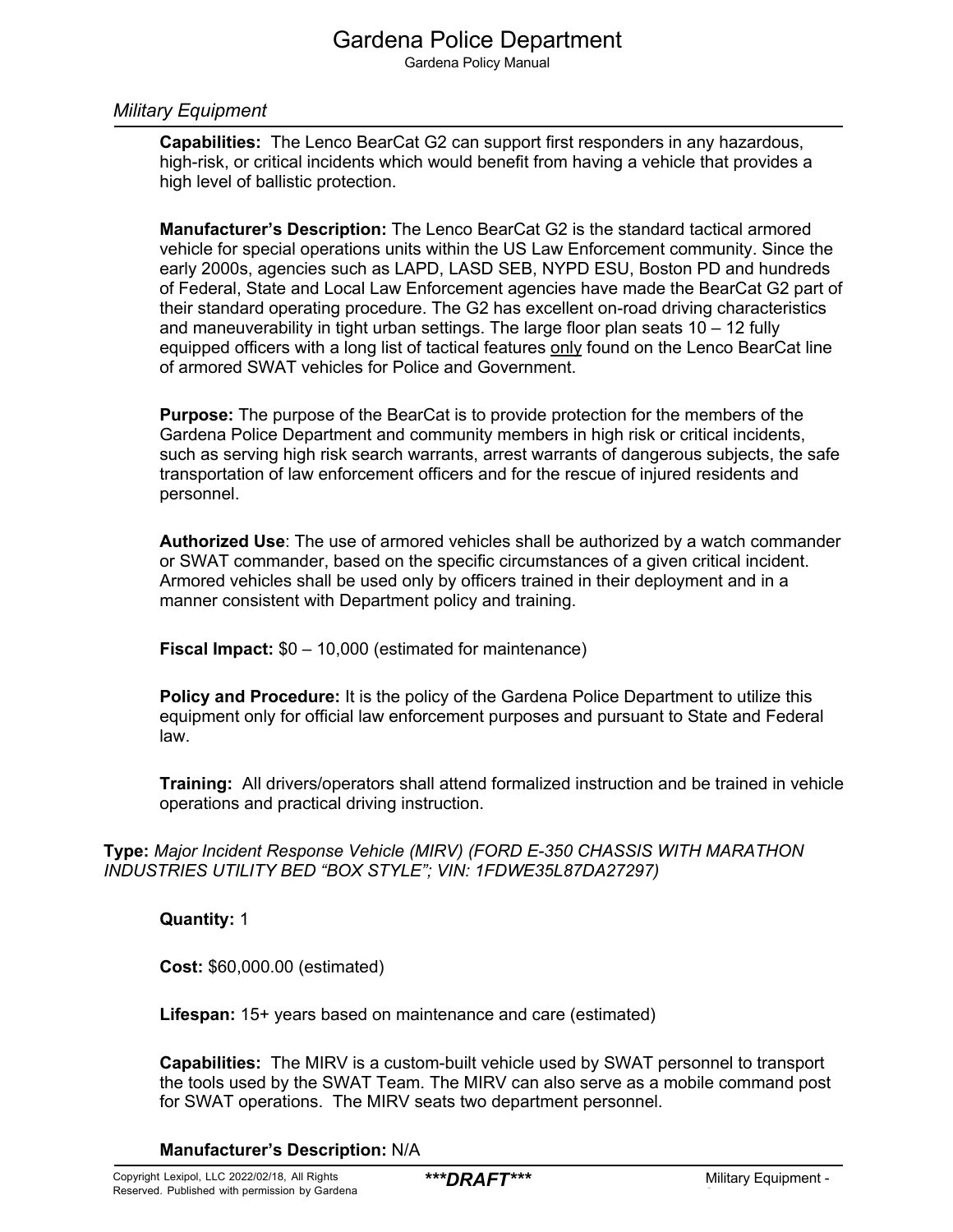Gardena Policy Manual

#### *Military Equipment*

**Purpose:** To be used in response to critical incidents where SWAT personnel are deployed. The equipment transported by the MIRV is used to enhance officer and community safety and assist in resolving critical incidents.

**Authorized Uses:** The use of the MIRV shall only be authorized by a SWAT commander based on the specific circumstances of a given critical incident. The MIRV shall be used only by officers trained in its deployment and operation in a manner consistent with Department policy and training.

**Fiscal Impact:** \$0 – 10,000.00 (estimated for maintenance)

**Policy and Procedure:** It is the policy of the Gardena Police Department to utilize this equipment only for official law enforcement purposes and pursuant to State and Federal law.

**Training:** Every SWAT operator is authorized to operate the MIRV.

**Type:** *Mobile Command Center Recreational Vehicle (RV) (2014 THOR OUTLAW 37LS)*

#### **Quantity:** 1

**Cost:** \$102,865.00 (estimated)

**Lifespan:** 15+ years based on maintenance and care (estimated)

**Capabilities:** The Mobile Command Center RV is a community meeting center as well as a command vehicle for emergency incidents.

4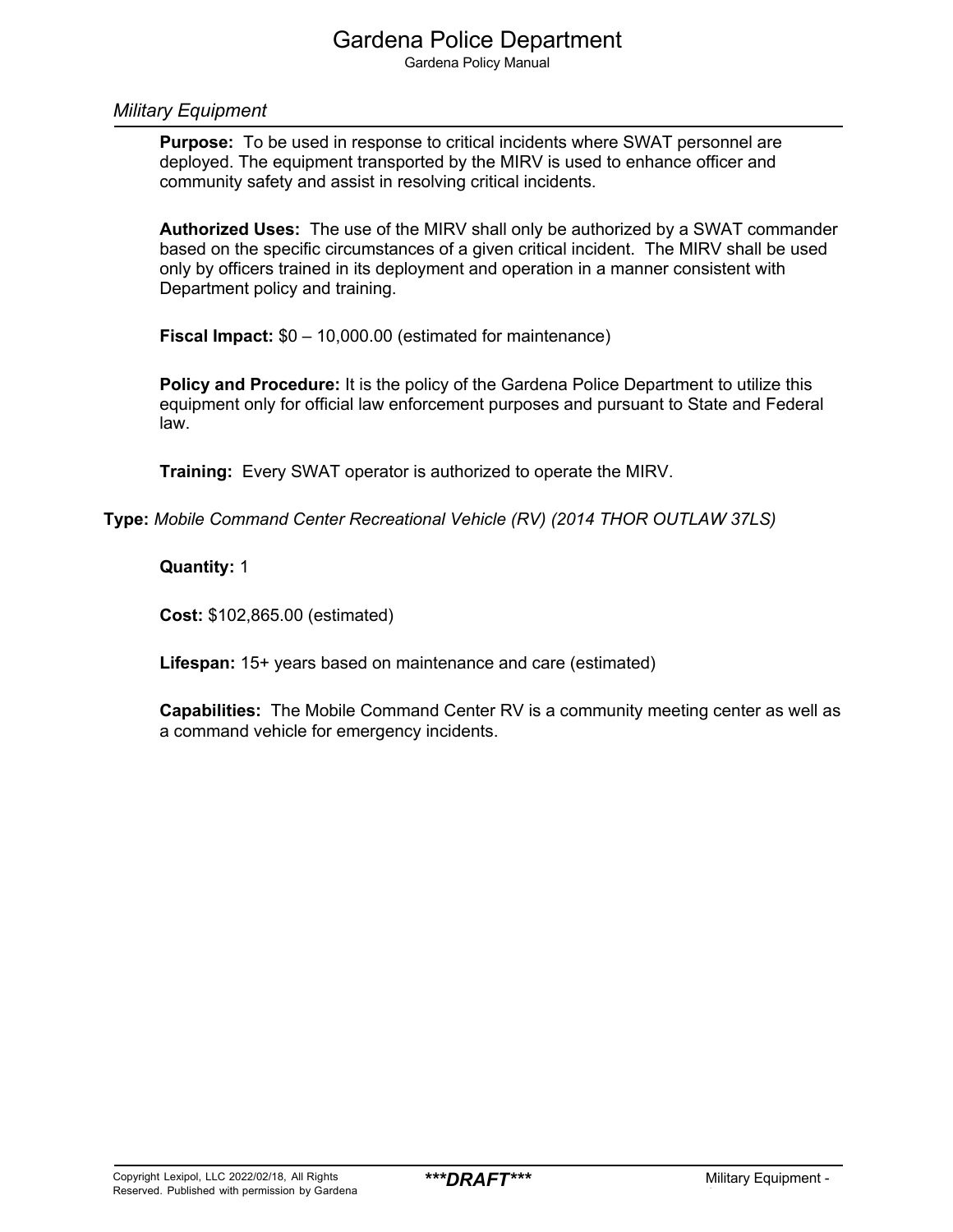Gardena Policy Manual

#### *Military Equipment*

| Triton®             |
|---------------------|
| V10                 |
| 10                  |
| 362 / 270.1         |
| 4750                |
| 457 / 619.6         |
| 3250                |
| Regular             |
| Gas                 |
| F-Series Super Duty |
| Ford                |
| 6.8                 |
| Fuel Injected       |
| 38.33 / 11.7        |
| 101 / 2565.4        |
| 155 / 3937          |
| 242 / 6146.8        |
| 5000 / 2268         |
| 24000 / 10886.4     |
| 80 / 302            |
|                     |

**Purpose:** To be used in response to critical incidents where personnel are deployed. It can also be used as a community meeting center.

**Authorized Uses:** The use of the RV can be used as a community meeting center or for critical incidents. If for a critical incident, it shall only be authorized by an Incident Commander based on the specific circumstances of a given critical incident. The RV shall be used only by officers trained in its deployment and in a manner consistent with Department policy and training.

**Fiscal Impact:** \$0 – 10,000.00 (estimated for maintenance)

**Policy and Procedure:** It is the policy of the Gardena Police Department to utilize this equipment only for official law enforcement purposes and pursuant to State and Federal law.

**Training:** The RV shall be used only by officers trained in its deployment and in a manner consistent with Department policy and training.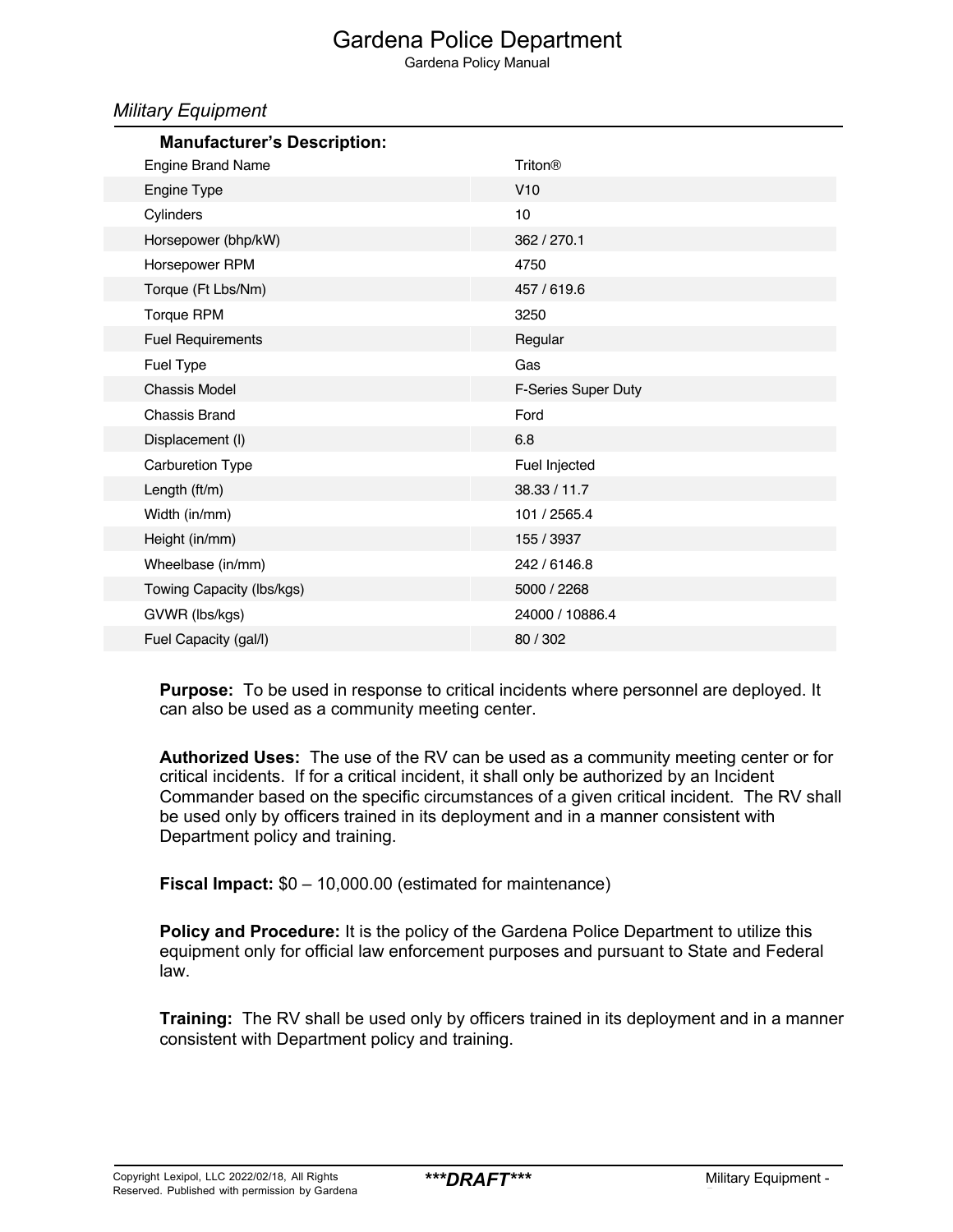Gardena Policy Manual

*Military Equipment*

### **PROJECTILES**

**Type:** *40mm Sponge Rounds* (*Part #6325)*

**Quantity:** Not to Exceed 1000

**Cost:** \$17.00 each (estimated)

**Lifespan:** 5 years from date of manufacture

**Capability:** The 40mm eXact iMpactTM Sponge Round will prove most successful for incapacitation when used within its optimal energy range of approximately  $5 - 40$  meters, although it may be used in situations from 1.5 – 50 meters. The optimal zone offers the necessary energy and accuracy to target the large muscle groups of the buttocks, thigh, and even the knees of the subject. These areas provide sufficient pain stimulus, while greatly reducing serious or life-threatening injuries.

**Manufacturer's Description:** This lightweight, high-speed projectile incorporates a plastic body and a foam (sponge) nose which is spin stabilized via the incorporated rifling collar and the 40mm launcher's rifled barrel. The round utilizes smokeless powder as the propellant and has velocities that are extremely consistent. The 40mm eXact iMpactTM Sponge Round is a "point-of-aim, point-of-impact" direct fire round that is most commonly used by tactical teams in situations where maximum deliverable energy is desired for the incapacitation of an aggressive, non-compliant subject. In many municipalities, these are being selected for both tactical call outs and as an available option for patrol.

**Purpose:** To limit the escalation of conflict where employment of lethal force is prohibited or undesirable.

**Authorized Uses:** Situations for use of the non-lethal weapon systems may include, but are not limited to self-destructive, dangerous, and/or combative individuals; civil unrest incidents; circumstances where a tactical advantage can be obtained; potentially vicious animals; and training exercises or approved demonstrations.

**Fiscal Impact:** \$0 – 17,000.00 (estimated)

**Policy and Procedure:** Lexipol Policy 303 Control Devices and Techniques

**Training:** Sworn personnel utilizing 40mm less-lethal chemical agents or impact rounds are trained in their use by certified less lethal and chemical agent instructors.

**Type:** *40mm Oleoresin Capsicum (OC) (Part #-6320)*

**Quantity:** Not to Exceed 100

**Cost:** \$18.25 each (estimated)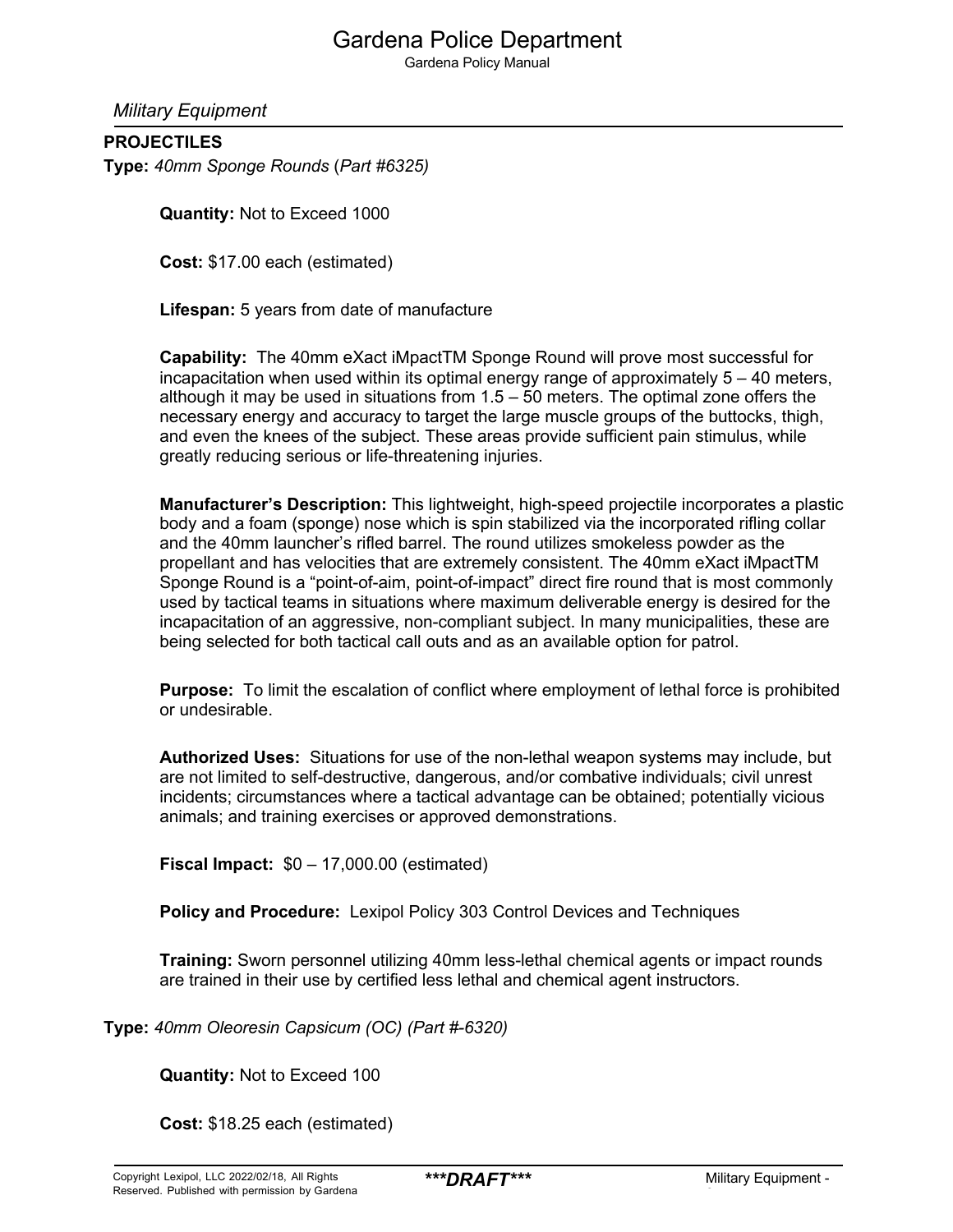Gardena Policy Manual

#### *Military Equipment*

**Lifespan:** 5 years from date of manufacture

**Capability:** The 40mm Direct Impact munition is a less lethal 40mm lightweight plastic and crushable foam projectile fired from a single 40mm launcher. It delivers OC irritant upon impact.

**Manufacturer's Description:** The 40mm Direct Impact® munition is a point-of-aim, pointof-impact direct-fire round. An excellent solution whether you need to incapacitate a single subject or control a crowd. When loaded with OC powder, the Direct Impact combines blunt trauma with the effects of an irritant powder, maximizing the potential for incapacitation.

**Purpose:** To limit the escalation of conflict where employment of lethal force is prohibited or undesirable.

**Authorized Uses:** Situations for use of the non-lethal weapon systems may include, but are not limited to self-destructive, dangerous, and/or combative individuals; civil unrest incidents; circumstances where a tactical advantage can be obtained; potentially vicious animals; and training exercises or approved demonstrations.

**Fiscal Impact:** \$0 – 1,825.00 (estimated)

**Policy and Procedure:** Lexipol Policy 303 Control Devices and Techniques

**Training:** Only SWAT operators or members of the Mobile Field Force Team who have completed the required POST training shall be permitted to deploy the 40mm OC. Use is established by the SWAT Commander and/or Incident Commander.

**Type:** *40mm Oleoresin Capsicum (OC) Ferret (Part # 2290)*

**Quantity:** Not to Exceed 100

**Cost:** \$20.06 each (estimated)

**Lifespan:** 5 years from date of manufacture

**Capability:** It is capable of penetrating barriers, such as windows, hollow core doors, wallboard, and thin plywood. Upon impact the nose of the projectile ruptures and instantaneously delivers the agent payload inside a structure or vehicle.

**Manufacturer's Description:** The Ferret® 40 mm Barricade Penetrating Round is filled with an OC powder chemical agent. It is a frangible projectile that is spin stabilized utilizing barrel rifling. It is non-burning and designed to penetrate barriers. Primarily used by tactical teams, it is designed to penetrate barriers, such as windows, hollow core doors, wallboard, and thin plywood. Upon impact the nose of the projectile ruptures and instantaneously delivers the agent payload inside a structure or vehicle.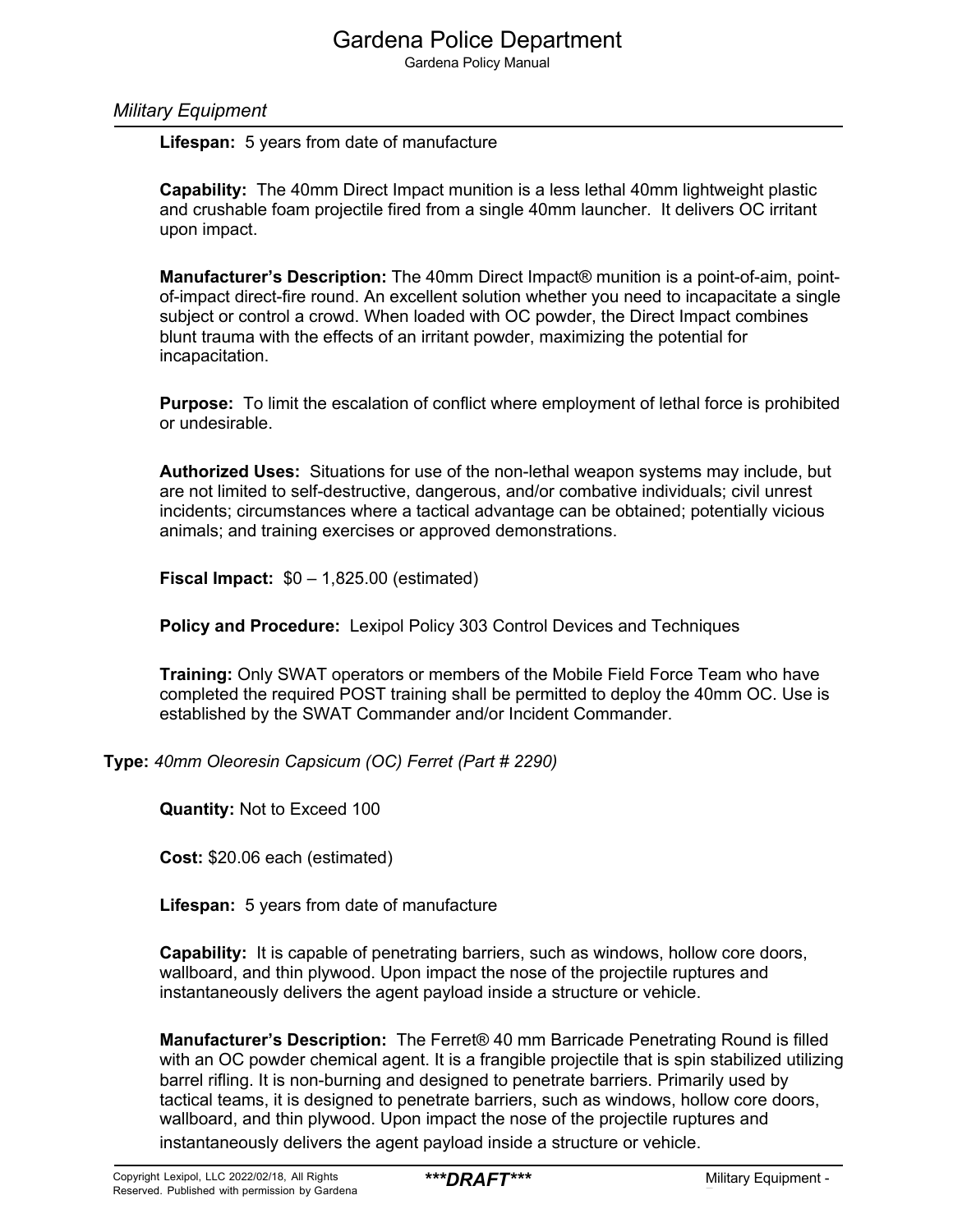Gardena Policy Manual

#### *Military Equipment*

**Purpose:** To limit the escalation of conflict where employment of lethal force is prohibited or undesirable.

**Authorized Uses:** Situations for use of the non-lethal weapon systems may include, but are not limited to self-destructive, dangerous, and/or combative individuals; civil unrest incidents; circumstances where a tactical advantage can be obtained; potentially vicious animals; and training exercises or approved demonstrations.

**Fiscal Impact:** \$0 – 2,006.00 (estimated)

**Policy and Procedure:** Lexipol Policy 303 Control Devices and Techniques

**Training:** SWAT operators utilizing 40mm less-lethal chemical agents or impact rounds are trained in their use by certified less-lethal and chemical agent instructors.

**Type:** *40mm CS Ferret (Part # 2292)*

**Quantity:** Not to Exceed 100

**Cost:** \$19.44 each (estimated)

**Lifespan:** 5 years from date of manufacture

**Capability:** The 40mm CS Ferret is a less lethal 40mm round used to penetrate barriers, such as windows, hollow core doors, wallboard, and thin plywood. Upon impacting the barrier, the nose cone ruptures and instantaneously delivers a small chemical payload inside of a structure of vehicle**.**

**Manufacturer's Description: T**he Ferret® 40 mm Barricade Penetrating Round is filled with a CS powder chemical agent. It is a frangible projectile that is spin stabilized utilizing barrel rifling. It is non-burning and designed to penetrate barriers. Primarily used to dislodge barricaded subjects, it can also be used for area denial. Primarily used by tactical teams, it is designed to penetrate barriers, such as windows, hollow core doors, wallboard and thin plywood. Upon impact the nose of the projectile ruptures and instantaneously delivers the agent payload inside a structure or vehicle.

**Purpose:** To limit the escalation of conflict where employment of lethal force is prohibited or undesirable.

**Authorized Uses:** Situations for use of the non-lethal weapon systems may include, but are not limited to self-destructive, dangerous, and/or combative individuals; civil unrest incidents; circumstances where a tactical advantage can be obtained; potentially vicious animals; and training exercises or approved demonstrations.

**Fiscal Impact:** \$0 – 1,944.00 (estimated)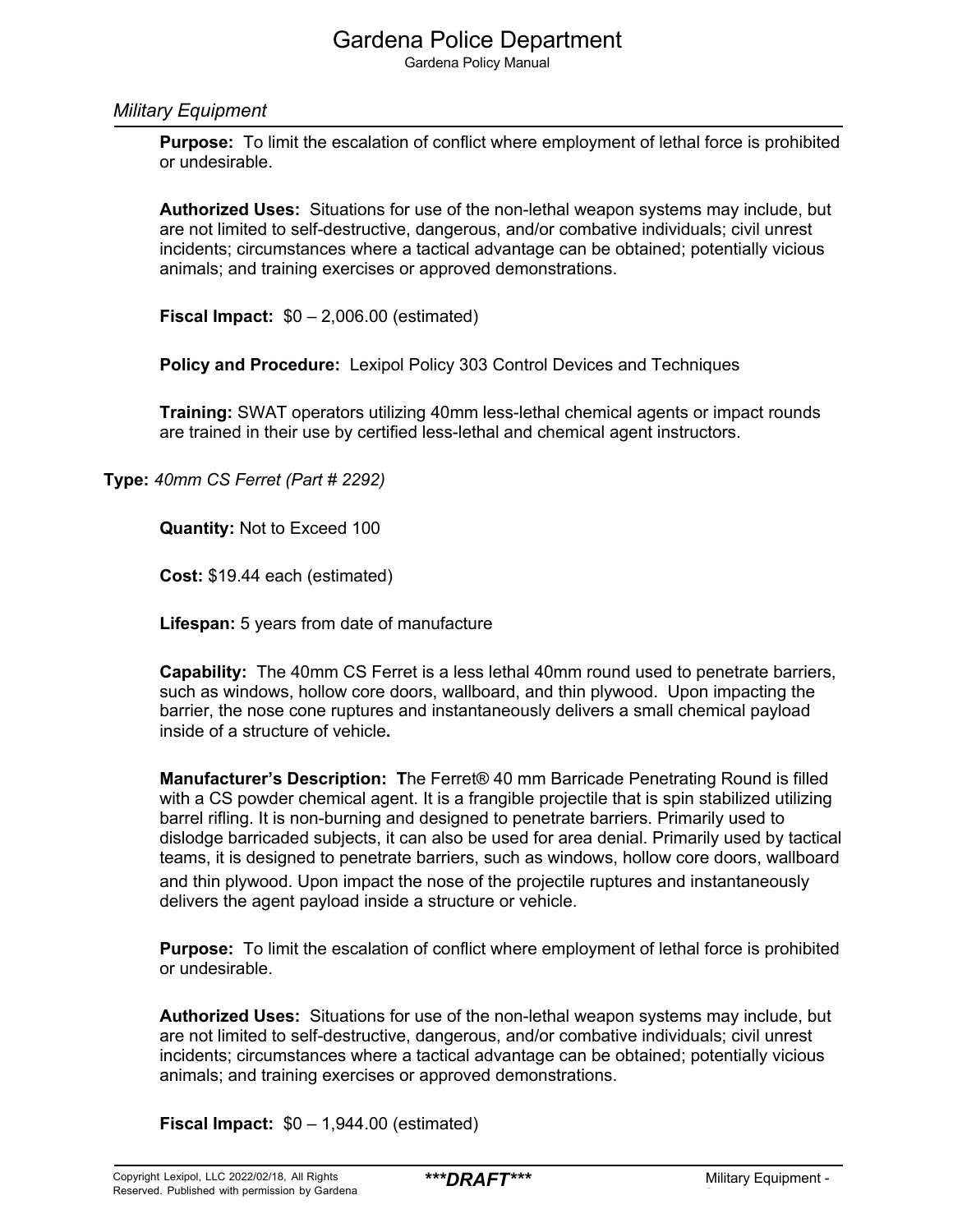Gardena Policy Manual

#### *Military Equipment*

**Policy and Procedure:** Lexipol Policy 303 Control Devices and Techniques

**Training:** SWAT operators utilizing 40mm less-lethal chemical agents or impact rounds are trained in their use by certified less-lethal and chemical agent instructors.

**Type:** *Projectile Pepper Ball Munition (Inert)*

**Quantity:** Not to Exceed 10,000

**Cost:** \$853.00 (375 rounds) (estimated)

**Lifespan:** 3 years from date of manufacture

**Capabilities:** This projectile can travel at a velocity of 280-300 fps and is best suited for training, qualifications, and direct impact when chemical exposure is not desired.

**Manufacturer's Description:** Containing a harmless, scented powder, this projectile is best suited for training, qualifications, and direct impact when chemical exposure is not desired.

**Purpose:** To limit the escalation of conflict where employment of lethal force is prohibited or undesirable. Situations for use of the non-lethal weapon systems may include, but are not limited to self-destructive, dangerous, and/or combative individuals; civil unrest incidents; circumstances where a tactical advantage can be obtained; potentially vicious animals; and training exercises or approved demonstrations.

**Authorized Uses:** Only those officers who have been trained in the use of Pepper Ball launchers are authorized to use the Pepper Ball launchers and munitions. All other Gardena Police Department policies remain in effect, including, but not limited to, Gardena Police Department Policy 300 – Use of Force.

**Fiscal Impact:** \$0 – 22,178.00 (estimated)

**Policy and Procedure:** Lexipol Policy 303 Control Devices and Techniques

**Training:** SWAT operators and members of the Mobile Field Force Team utilizing Pepper Ball launchers and munitions are trained in their use by a POST-certified, less-lethal and chemical agent instructor.

**Type:** *Live-X Projectile Pepper Ball Munition (Live-X)*

**Quantity:** Not to Exceed 2250

**Cost:** \$1,060.00 each (375 rounds) (estimated)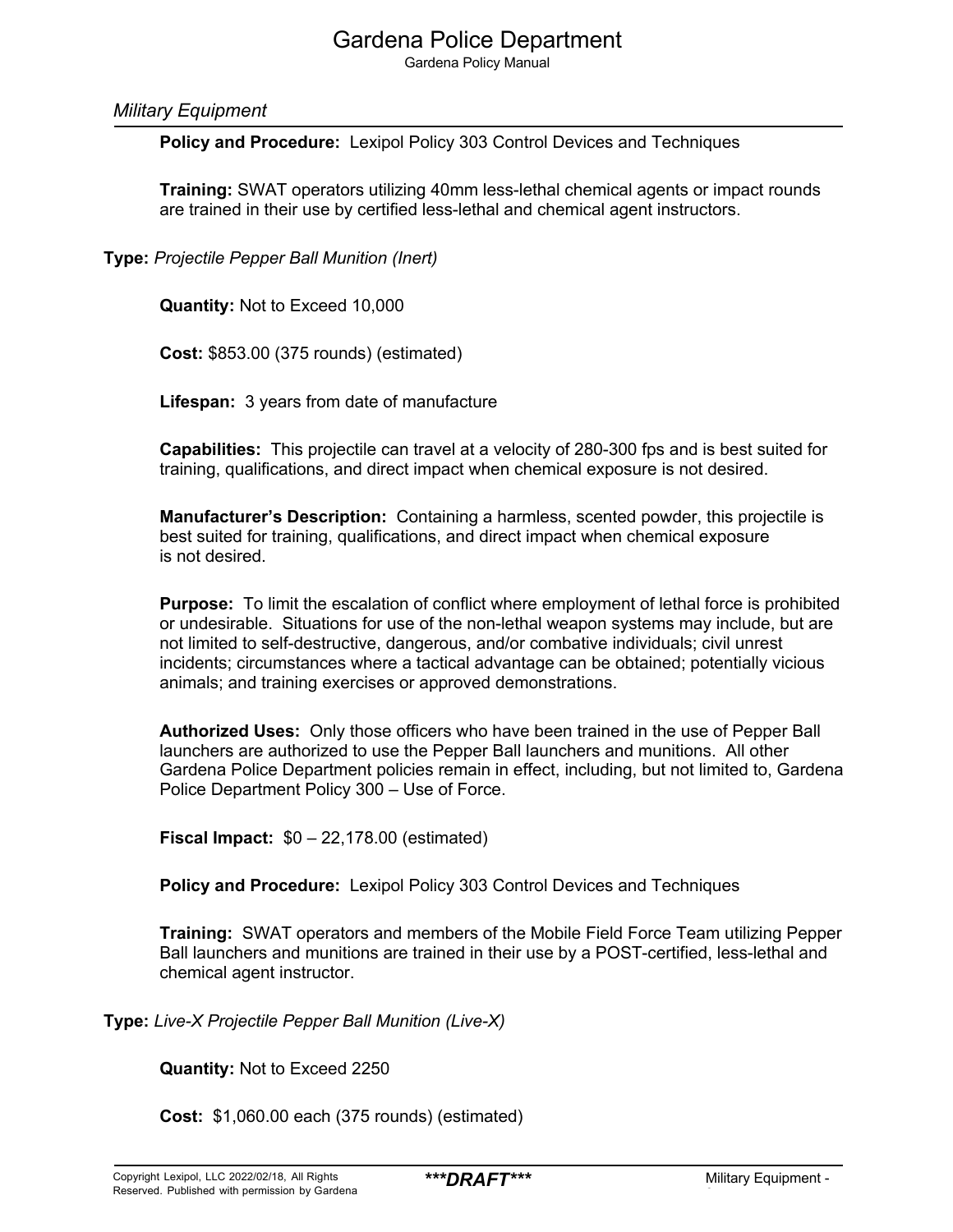Gardena Policy Manual

#### *Military Equipment*

**Lifespan:** 3 years from date of manufacture

**Capabilities:** This projectile can travel at 280-300 fps with a payload of 2.5 grams. It is the equivalent of 10 regular Pepper Ball LiveTM rounds.

**Manufacturer's Description:** Our most potent and powerful concentration of PAVA pepper powder. One round of LIVE-XTM contains the equivalent PAVA irritant chemical agent in 10 regular Pepper Ball® LIVETM rounds.

**Purpose:** To limit the escalation of conflict where employment of lethal force is prohibited or undesirable. Situations for use of the non-lethal weapon systems may include, but are not limited to self-destructive, dangerous, and/or combative individuals; civil unrest incidents; circumstances where a tactical advantage can be obtained; potentially vicious animals; and training exercises or approved demonstrations.

**Authorized Uses:** Only those officers who have been trained in the use of Pepper Ball launchers are authorized to use the Pepper Ball launchers and munitions. All other Gardena Police Department policies remain in effect, including, but not limited to, Gardena Police Department Policy 300 – Use of Force.

**Fiscal Impact:** \$0 – 6,360.00 (estimated)

**Policy and Procedure:** Lexipol Policy 303 Control Devices and Techniques

**Training:** SWAT operators and members of the Mobile Field Force Team utilizing Pepper Ball launchers and munitions are trained in their use by a POST-certified, less-lethal and chemical agent instructor.

#### **PROJECTILE LAUNCHERS**

**Type:** *Defense Technology 40mm Launcher (Part #1425)*

**Quantity:** Not to Exceed 40

**Cost:** \$1,193.23 each (estimated)

**Lifespan:** 25 years (estimated)

**Capabilities:** 40mm launchers are capable of firing a variety of munitions with a maximum effective range of 120 feet. 40mm launchers can deliver 40mm munitions in the form of chemical agents, sponge baton rounds, or combined use sponge baton Oleoresin Capsicum (OC) chemical round agent rounds.

**Manufacturer's Description:** Manufactured exclusively for Defense Technology®, the 40LMTS is a tactical single shot launcher that features an expandable ROGERS Super

Stoc and an adjustable Integrated Front Grip (IFG) with light rail. The ambidextrous Lateral Sling Mount (LSM) and QD mounting systems allow both a single and two point sling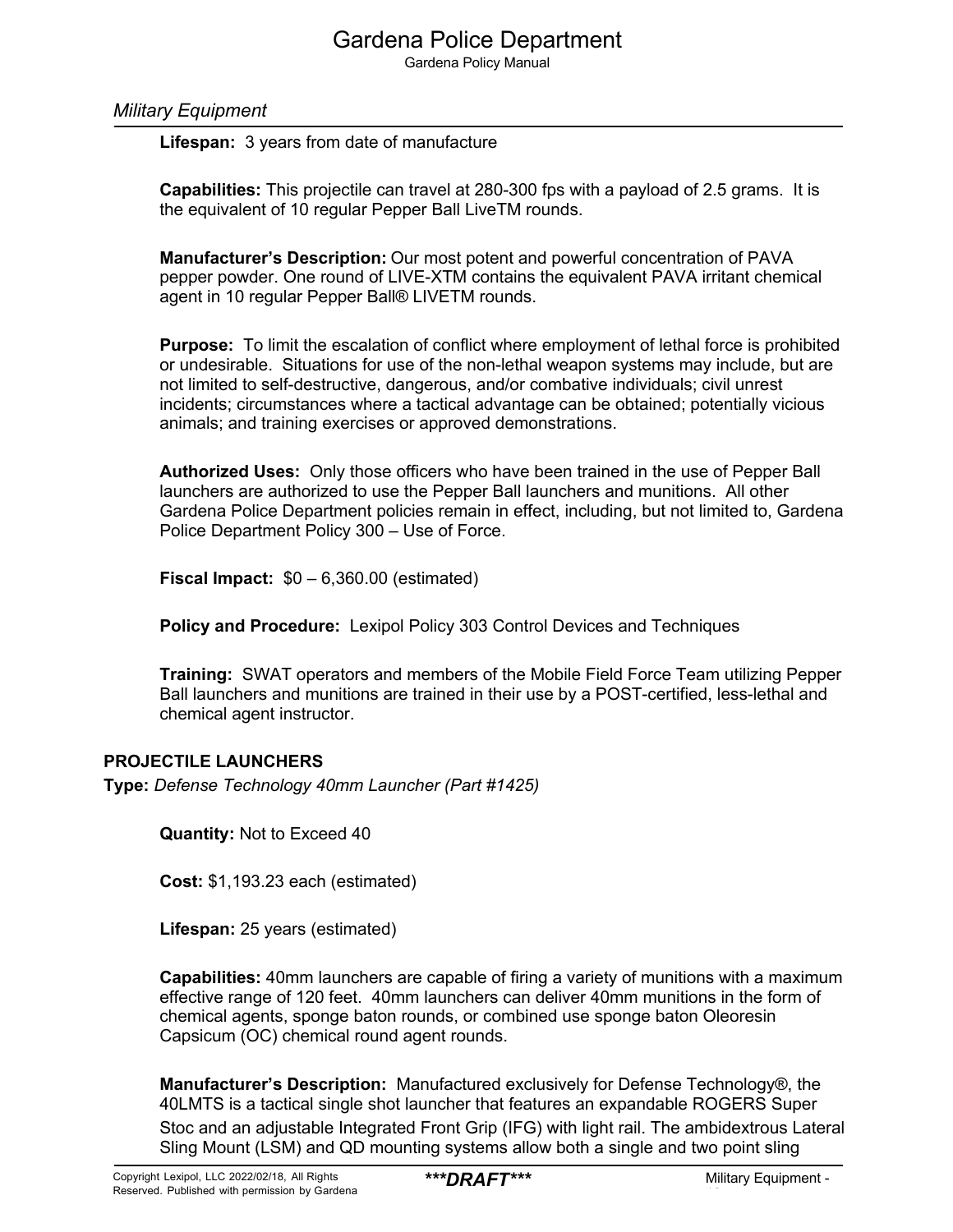Gardena Policy Manual

#### *Military Equipment*

attachment. The 40LMTS will fire standard 40mm less lethal ammunition, up to 4.8 inches in cartridge length. The Picatinny Rail Mounting System will accept a wide array of enhanced optics/sighting systems.

**Purpose:** To limit the escalation of conflict where employment of lethal force is prohibited or undesirable.

**Authorized Uses:** Situations for the use of the less-lethal weapon systems may include, but are not limited to self-destructive, dangerous, and/or combative individuals; crowd control and civil unrest incidents; circumstances where a tactical advantage can be obtained; potentially vicious animals; and training exercises or approved demonstrations.

**Fiscal Impact:** \$0 - \$47,729.20 (estimated)

**Policy and Procedure:** Lexipol Policy 303 Control Devices and Techniques

**Training:** Sworn personnel utilizing 40mm less-lethal chemical agents or impact rounds are trained in their use by certified less lethal and chemical agent instructors.

**Type:** *Defense Technology 40mm 4 or 6-Shot Launcher (Part # 1440)*

**Quantity:** Not to Exceed 2

**Cost:** \$2,783.88 each (estimated)

**Lifespan:** 15 years (estimated)

**Capabilities:** 40mm launchers are capable of firing a variety of munitions with a maximum effective range of 120 feet. 40mm launchers can deliver 40mm munitions in the form of chemical agents, sponge baton rounds, or combined use sponge baton Oleoresin Capsicum (OC) chemical round agent rounds.

**Manufacturer's Description:** Designed for riot and tactical situations, the Defense Technology® 1440 40mm Tactical 4-Shot Launcher is low-profile and lightweight, providing multi-shot capability in an easy to carry launcher. It features the Rogers Super Stoc™ expandable gun stock, an adjustable Picatinny mounted front grip, and a unique direct-drive system to advance the magazine cylinder.

**Purpose:** To limit the escalation of conflict where employment of lethal force is prohibited or undesirable.

**Authorized Uses:** Situations for the use of the less-lethal weapon systems may include, but are not limited to self-destructive, dangerous, and/or combative individuals; crowd control and civil unrest incidents; circumstances where a tactical advantage can be obtained; potentially vicious animals; and training exercises or approved demonstrations.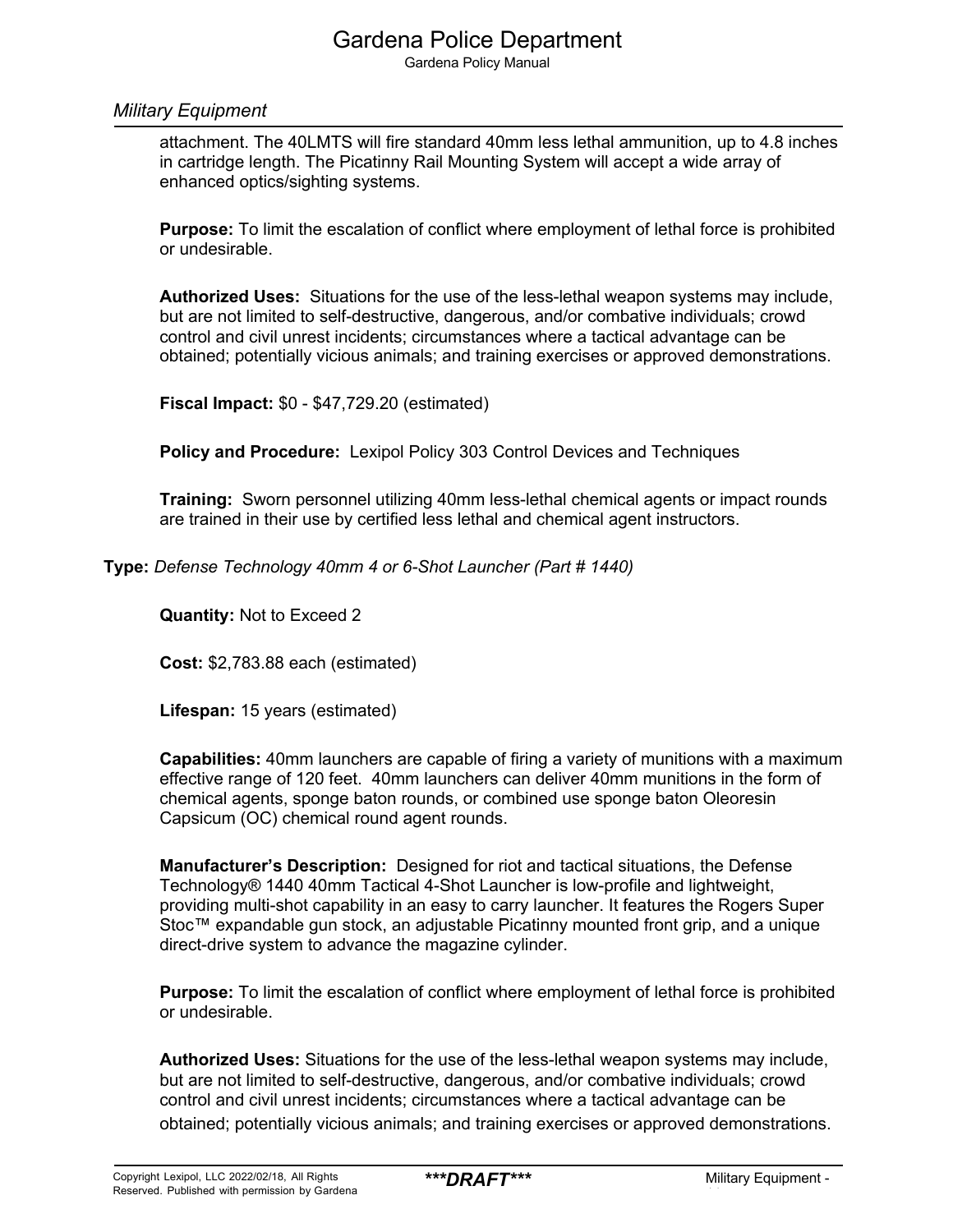Gardena Policy Manual

*Military Equipment*

**Fiscal Impact:** \$0 – 5,567.76 (estimated)

**Policy and Procedure:** It is the policy of the Gardena Police Department to utilize this equipment only for official law enforcement purposes and pursuant to State and Federal law.

**Training:** SWAT operators and members of the Mobile Field Force Team utilizing 40mm less-lethal chemical agents or impact rounds are trained in their use by certified less lethal and chemical agent instructors.

**Type:** *Pepper Ball Launchers (Full Tactical Carbine (FTC))*

**Quantity:** Not to Exceed 8 launchers

**Cost:** \$999.95 each (estimated)

**Lifespan:** 20 years (estimated)

**Capabilities:** A non-lethal munitions system that employs paint ball launchers to fire "pepper balls" that contain powdered OC in place of the paint. The pepper ball delivery system combines chemical agent exposure with kinetic energy impact to aid in its effectiveness in addressing armed and/or violent individuals or crowds. Pepper ball munitions also include glass breaking rounds and marking rounds.

**Manufacturer's Description:** Pepper Ball launchers are designed for minimum time between launches and quick reload speed, so whether in a crowd control scenario, tactical or even Mobile Field Force situation, the Pepper Ball system offers flexibility, safety and security, all within one platform. Launchers range from a compact lightweight hand-held style that fits on a standard duty belt to a longer barreled shoulder-mounted launcher with greater range and projectile capacity. Each launcher is air powered, with either carbon dioxide (CO2), nitrogen, or compressed air powering the launch of projectiles. Pepper Ball launchers are not classified as firearms.

**Purpose:** To limit the escalation of conflict where employment of lethal force is prohibited or undesirable. Situations for use of the less lethal weapons systems may include, but are not limited to self-destructive, dangerous and/or combative individuals; civil unrest incidents; circumstances where a tactical advantage can be obtained; potentially vicious animals; and training exercises or approved demonstrations.

**Authorized Uses:** Only those SWAT operators or members of the Mobile Field Force Team who have been trained in the use of Pepper Ball launchers are authorized to use the Pepper Ball launchers.

**Fiscal Impact:** \$0 - 7,999.60 (estimated)

**Policy and Procedure:** Lexipol Policy 303 Control Devices and Techniques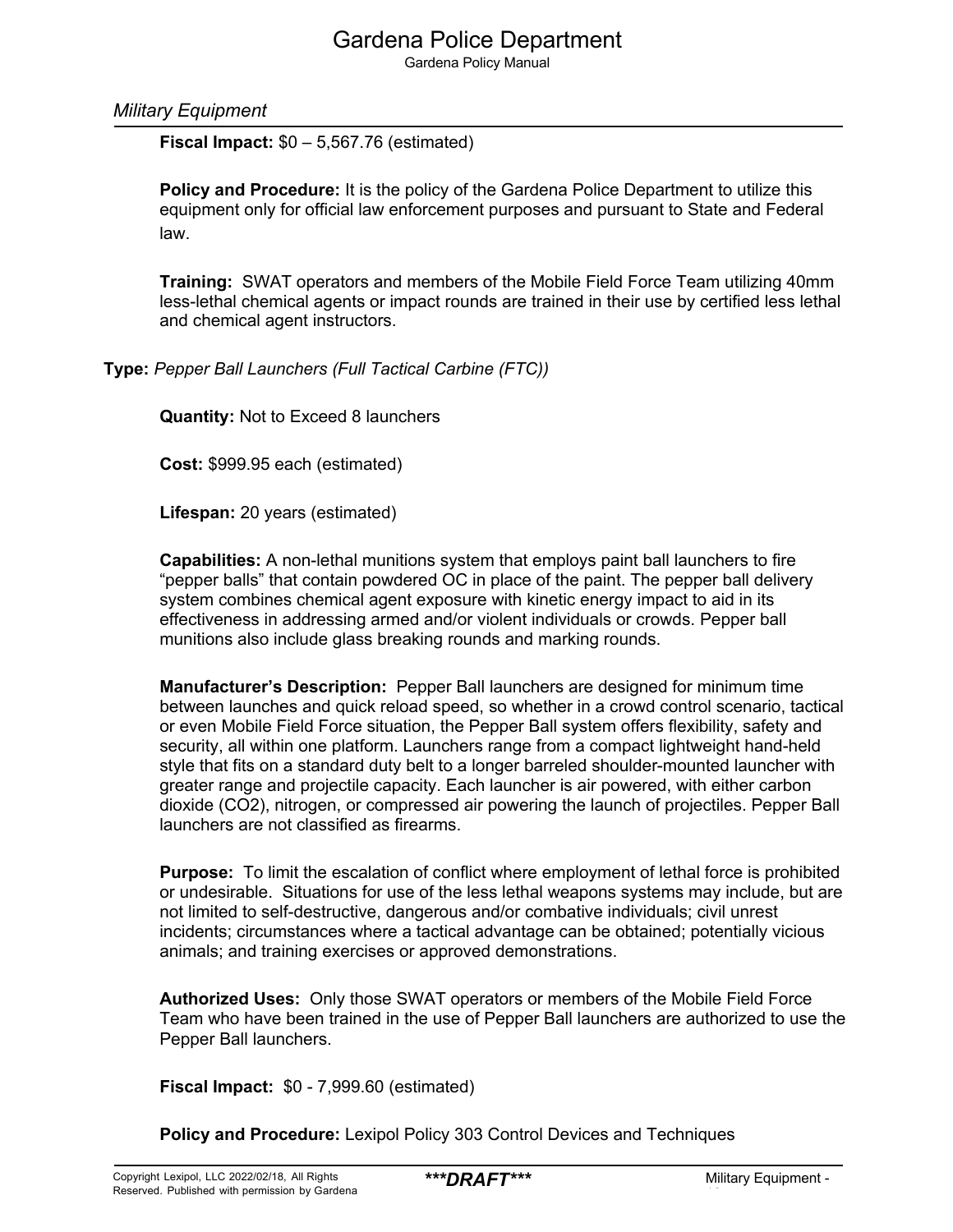Gardena Policy Manual

#### *Military Equipment*

**Training:** Only assigned operators or members of the Mobile Field Force Team who have completed the required training from POST-certified instructors shall be permitted to deploy the Pepper Ball Launchers and Pepper Ball Munitions. Use is established by the SWAT Commander and/or Incident Commander.

#### **AMMUNITION**

**Type:** *Duty: Winchester Ranger, .223 Remington 55 grain pointed soft point Range: Winchester 5.66mm, 55 grain Full Metal Jacket*

**Quantity:** Duty Not to Exceed: 10,000 rounds Range Not to Exceed: 10,000 rounds

**Cost:** Duty: \$0.57 per round, \$572.00 for 1000 rounds (estimated) Range: \$0.37 per round, \$378.00 per 1000 rounds (estimated)

**Lifespan**: 5 years from date of purchase

**Capabilities:** The projectile is capable of penetrating soft body armor being worn by armed subjects.

**Manufacturer's Description:** The .223/5.66 cartridge is used as a lethal option designed to stop a violent encounter.

**Purpose:** To be utilized with the AR 15/M4 Carbine/HK 416 in accordance with Department policy.

**Authorized Uses:** To be utilized with the AR 15/M4 Carbine/HK 416 in accordance with Department policy.

**Fiscal Impact:** Duty: \$0 – 5,720.00 (estimated) Range: \$0 – 3,780.00 (estimated)

**Policy and Procedure:** Lexipol Policy 306 Firearms Policy

**Training:** All sworn personnel are trained by POST-certified firearms instructors for the use M4 and AR 15s. SWAT operators receive additional training from POST-certified firearms instructors in the operation of the HK 416.

**Type:** *Defense Technology 12-Gauge Drag Stabilized Round* **(***Part # 3027)*

**Quantity:** Not to Exceed 250

**Cost:** \$5.82 each (estimated)

**Lifespan:** 5 years from manufacture date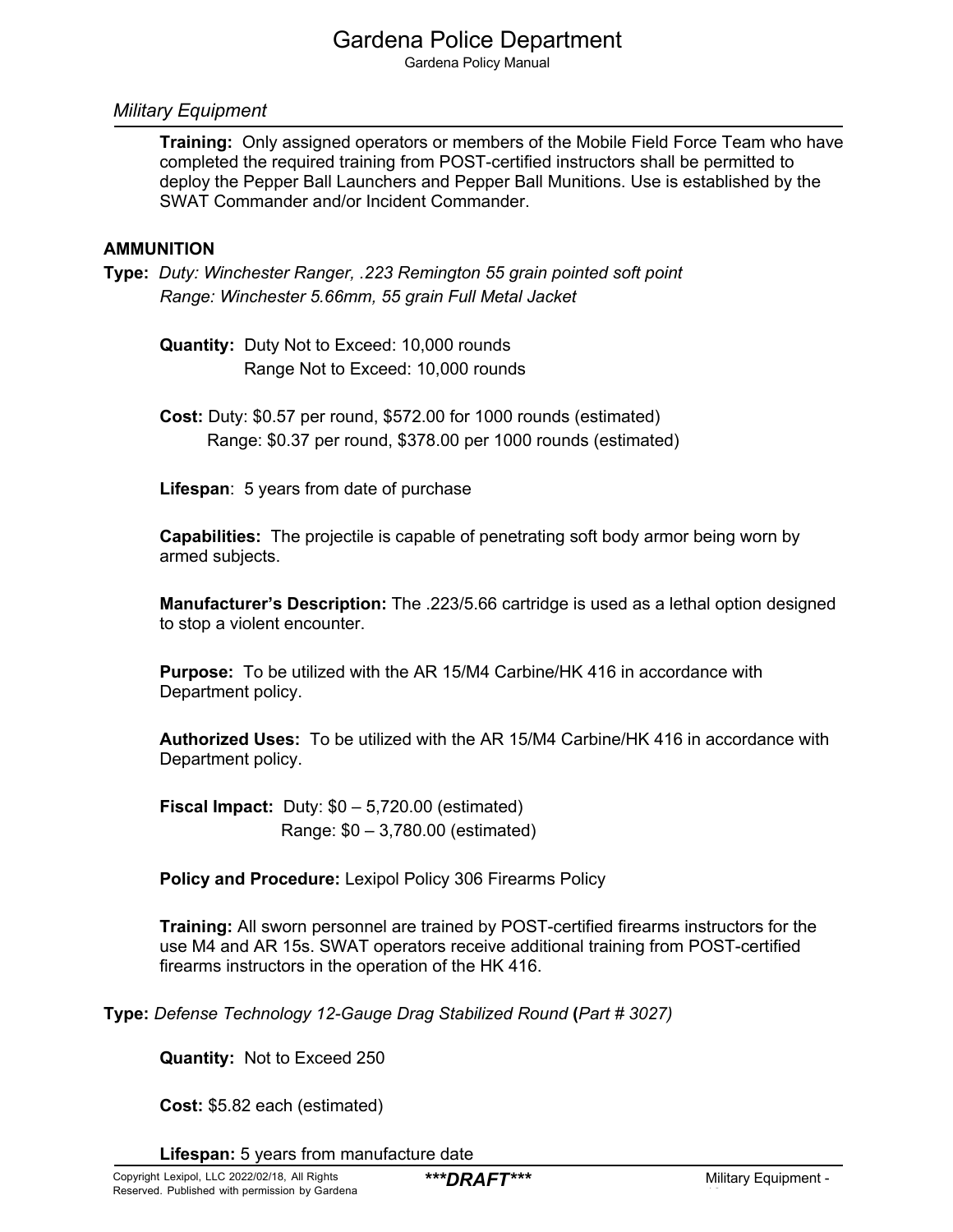Gardena Policy Manual

#### *Military Equipment*

**Capabilities:** This round has a velocity of 270 fps with a maximum effective range of 75 feet.

**Manufacturer's Description:** The Drag Stabilized™ 12-Gauge Round is a translucent 12- Gauge shell loaded with a 40-Gram tear shaped bag made from a cotton and ballistic material blend and filled with #9 shot. This design utilizes four stabilizing tails and utilizes smokeless powder as the propellant. The 12-Gauge Drag Stabilized Round has secured its place as the Law Enforcement Communities' number one choice for specialty impact munitions.

**Purpose:** To limit the escalation of conflict where the employment of lethal force is prohibited or undesirable.

**Authorized Uses:** Situations for use of the non-lethal weapon, the Remington 870, system may include, but are not limited to: self-destructive, dangerous, and/or combative individuals; civil unrest incidents; potentially vicious animals; and training exercises or approved demonstrations.

**Fiscal Impact:** \$0 – 1,455.00 (estimated)

**Policy and Procedure:** It is the policy of the Gardena Police Department to utilize this equipment only for official law enforcement purposes and pursuant to State and Federal law.

**Training:** Only sworn personnel who have completed the required POST training shall be permitted to deploy the Defense Technology 12-Gauge Drag Stabilized Round.

**Type: .***308 Caliber Rifle Ammunition (Winchester S308M)*

**Quantity:** Not to Exceed 2,000

**Cost:** \$1.29 each (case of 200 rounds \$259.00) (estimated)

**Lifespan:** 5 years from manufacture date

**Capabilities:** This ammunition enables SWAT long rifle operators the ability to engage hostile suspects at a distance with precision rifle fire.

**Manufacturer's Description:** Designed for use in rifles equipped with fast twist (1:7" to 1:9") barrels; Match-style Bullet - Proven performance and extreme accuracy on the range; Proven Hollow Point Boattail Design - Sleek profile, large boattail and small hollow point maximizes long-range accuracy.

**Purpose:** To be used with the Remington 700 or Remington R10.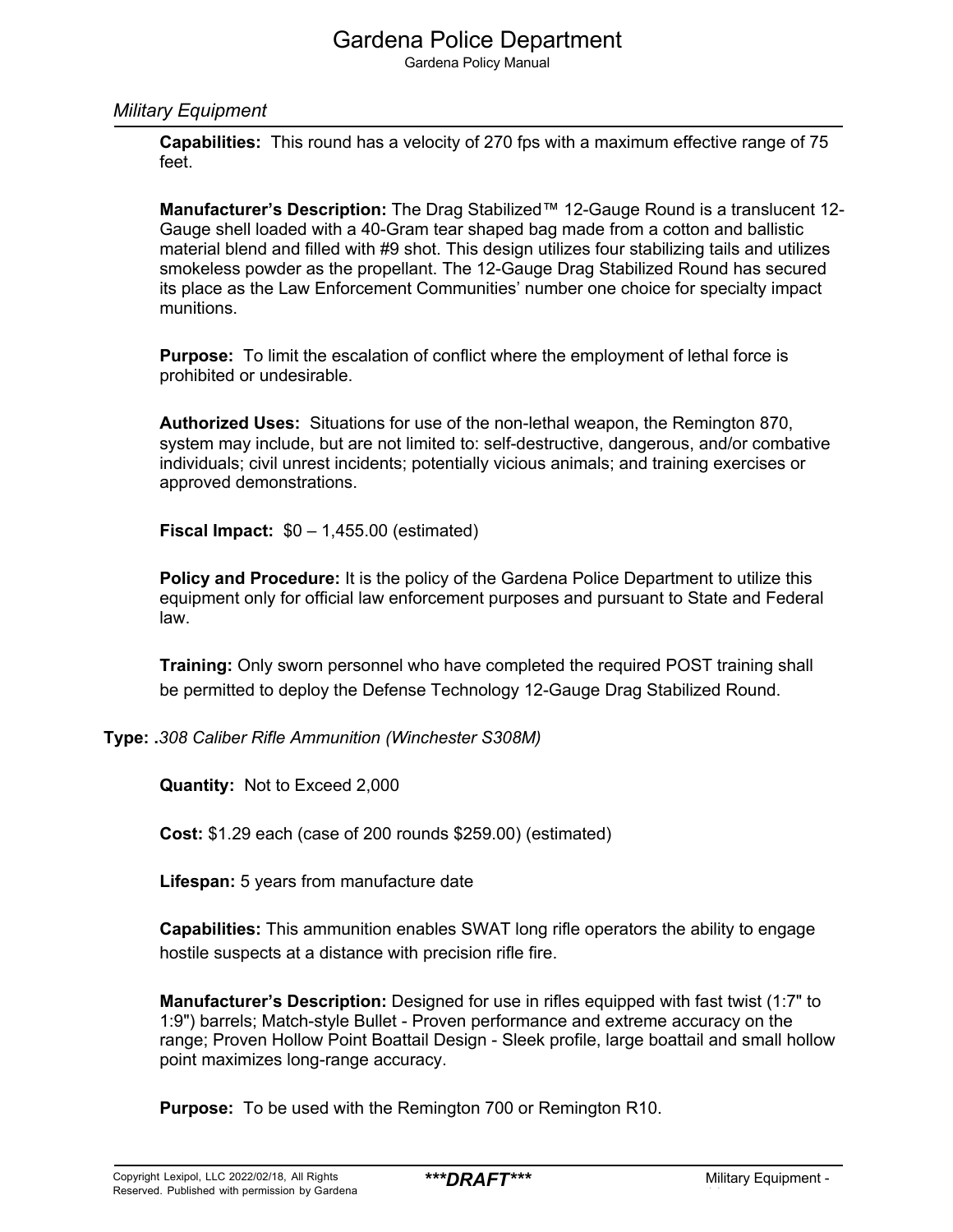Gardena Policy Manual

#### *Military Equipment*

**Authorized Uses:** The .308 Caliber Rifle Ammunition is authorized when used by the Remington 700 or Remington R10.

**Fiscal Impact:** \$0 – 2,590.00 (estimated)

**Policy and Procedure:** It is the policy of the Gardena Police Department to utilize this equipment only for official law enforcement purposes and pursuant to State and Federal law.

**Training:** Only assigned SWAT long rifle operators who have completed the required training shall be permitted to operate the rifle with this ammunition. Use is established by the SWAT Commander and/or Incident Commander.

**Type:** *Duty: Winchester Ranger, 9mm Luger 115 grain Hollow Point Range: Winchester Target, 9mm Luger 115 grain Full Metal Jacket*

**Quantity:** Duty: Not to Exceed 30,000 Range: Not to Exceed 30,000

**Cost:** Duty: \$0.32 per round, \$324.000 per 1,000 rounds (estimated) Range: \$0.22 per round, \$223.00 per 1,000 rounds (estimated)

**Lifespan:** 5 years from date of manufacture

**Capabilities:** This ammunition enables SWAT operators the ability to stop an armed subject at various distances.

#### **Manufacturer's Description:**

Duty: Threat stopping performance. It's what makes Ranger T-Series the trusted duty load law enforcement agencies across America. The bullet's patented, segment engineered design enhances expansion, penetration and weight retention through a variety of intervening barriers.

Range: Backed by generations of legendary excellence, Winchester "USA White Box" stands for consistent performance and outstanding value, offering high-quality ammunition to suit a wide range of shooter's needs.

**Purpose:** To be used with the MP-5.

**Authorized Uses:** The Winchester Ranger and Winchester Target Ammunition are authorized when used with the MP-5.

**Fiscal Impact:** Duty: \$0 – 9,720.00 (estimated) Range: \$0 – 6,690.00 (estimated)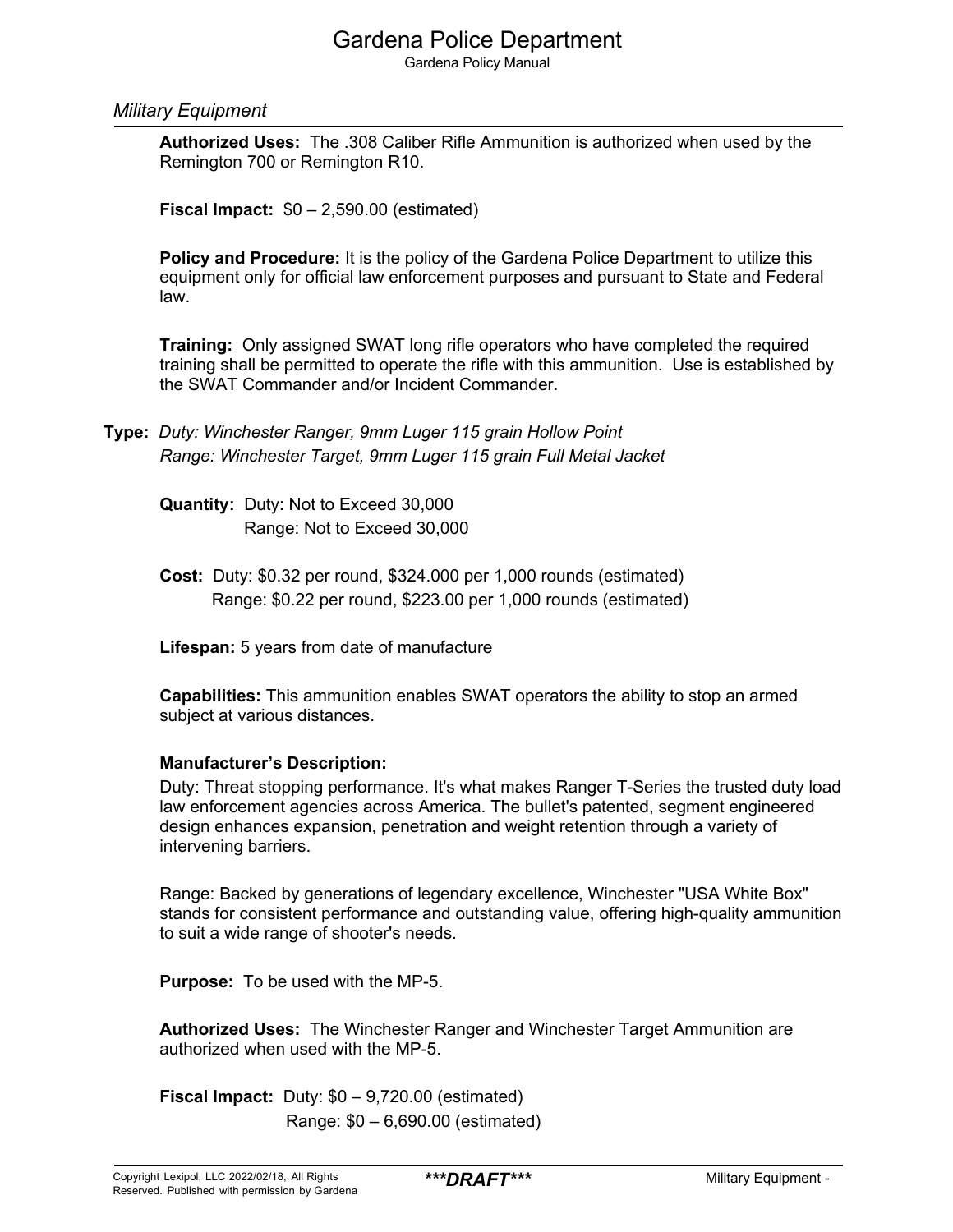Gardena Policy Manual

#### *Military Equipment*

**Policy and Procedure:** It is the policy of the Gardena Police Department to utilize this equipment only for official law enforcement purposes and pursuant to State and Federal law.

**Training:** Only assigned SWAT operators who have completed the required training shall be permitted to operate the MP-5. Use is established by the SWAT Commander and/or Incident Commander.

#### **FIREARMS:**

**Type:** *AR 15/M4 Carbine/HK416*

**Quantity:** Not to Exceed 100

**Cost:** \$865.26 (estimated)

**Lifespan:** No expiration

**Capabilities:** The AR 15/Carbine Rifle/HK 416 is a firearm capable of accurately stopping an armed subject at various distances.

**Manufacturer's Description:** A lightweight, air-cooled, gas-operated, magazine-fed shoulder-fired weapon designed for semi-automatic fire (or select fire for HK416).

**Purpose:** To be used as a precision weapon to address a threat with more precision and/or greater distances than a handgun, if present and feasible.

**Authorized Uses:** Only members that are POST certified are authorized to use a rifle. Members may deploy the patrol rifle in any circumstance where the member can articulate a reasonable expectation that the rifle may be needed. Examples of some general guidelines for deploying the patrol rifle may include, but are not limited to:

- a. Situations where the member reasonably anticipates an armed encounter.
- b. When a member is faced with a situation that may require accurate and effective fire at long range.
- c. Situations where a member reasonably expects the need to meet or exceed a suspect's firepower.
- d. When a member reasonably believes that there may be a need to fire on a barricaded person or a person with a hostage.
- e. When a member reasonably believes that a suspect may be wearing body armor.
- f. When authorized or requested by a supervisor.
- g. When needed to euthanize an animal.

HK 416's are only authorized for SWAT use in tactical situations.

**Fiscal Impact:**  $$0 - 1,000.00$  each (estimated for maintenance)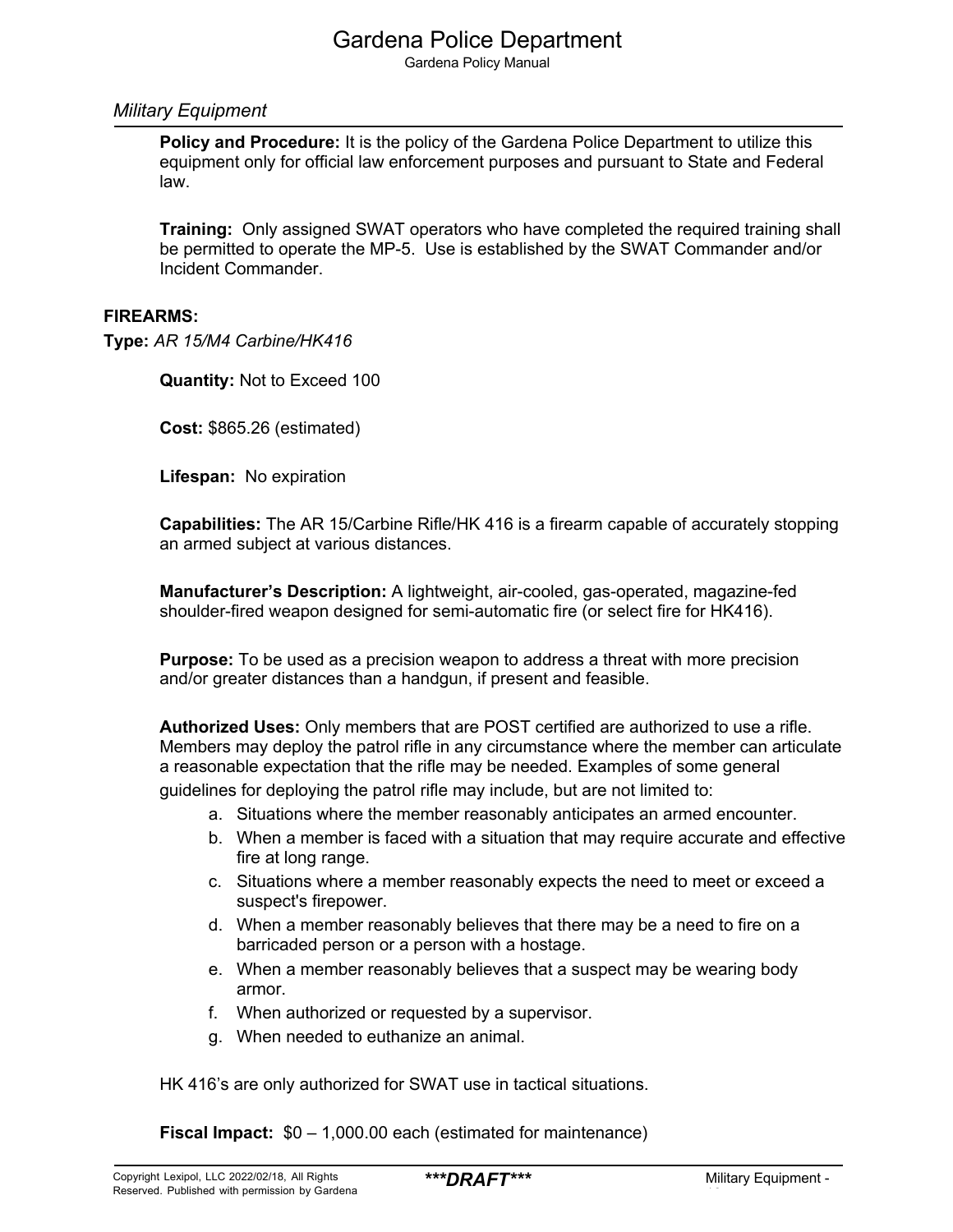Gardena Policy Manual

#### *Military Equipment*

**Policy and Procedure:** Lexipol Policy 306.33 Patrol Rifles

**Training:** All sworn personnel are trained by POST-certified firearms instructors for the use of M4s and AR 15s. SWAT operators receive additional training from POST-certified firearms instructors in the operation of the HK 416.

**Type:** *Remington 870 Magnum 12 Gauge Shot Lock (Repurposed Remington 870 Magnum modified with a breaching barrel)* 

**Quantity:** Not to Exceed 3

**Cost:** \$0

**Lifespan:** 25 years (estimated)

**Capabilities:** This tool allows for officers to safely utilize shotgun breaching rounds to destroy deadbolts, locks, and hinges. The stand-off that is attached to the end of the barrel allows for positive placement of the device into the correct position and vents gasses to prevent overpressure. This device can also defeat windows and sliding glass doors with a flash bang round.

**Manufacturer's Description:** The Remington 870 family of shotguns was first introduced by Remington in the 1950s and since, has become one of the most popular USA-made pump action shotguns ever. Sales of the 870 reached over 7 million guns by 1996 and have continued to grow. This particular model is configured with a pistol grip and doorbreaching accessory threaded into the barrel making it ideal for forceful entry situations.

**Purpose:** During crisis situations, it may become necessary for a SWAT team to facilitate an entry into a target location. It is critical the point of entry is breached as quickly and as safely as possible. A quick and effective breach may be required to provide an added degree of safety and tactical advantage in order to accomplish a mission.

**Authorized Uses:** A shot gun breach should only be utilized after taking into consideration the overall mission, officer and citizen safety, the overall construction of the structure, the presence of unstable chemicals, explosives or incendiary materials, and whether other means of mechanical breaching would be effective and safe to use. The option to use a shot gun breach shall be at the discretion of the SWAT Team Leader or the Incident Commander.

**Fiscal Impact:** \$0 – 150.00 (estimated for maintenance)

**Policy and Procedure:** It is the policy of the Gardena Police Department to utilize this equipment only for official law enforcement purposes and pursuant to State and Federal law.

**Training:** Only assigned operators who have completed the required POST training shall be permitted to deploy the Remington 870 Magnum 12 Gauge Shot Lock.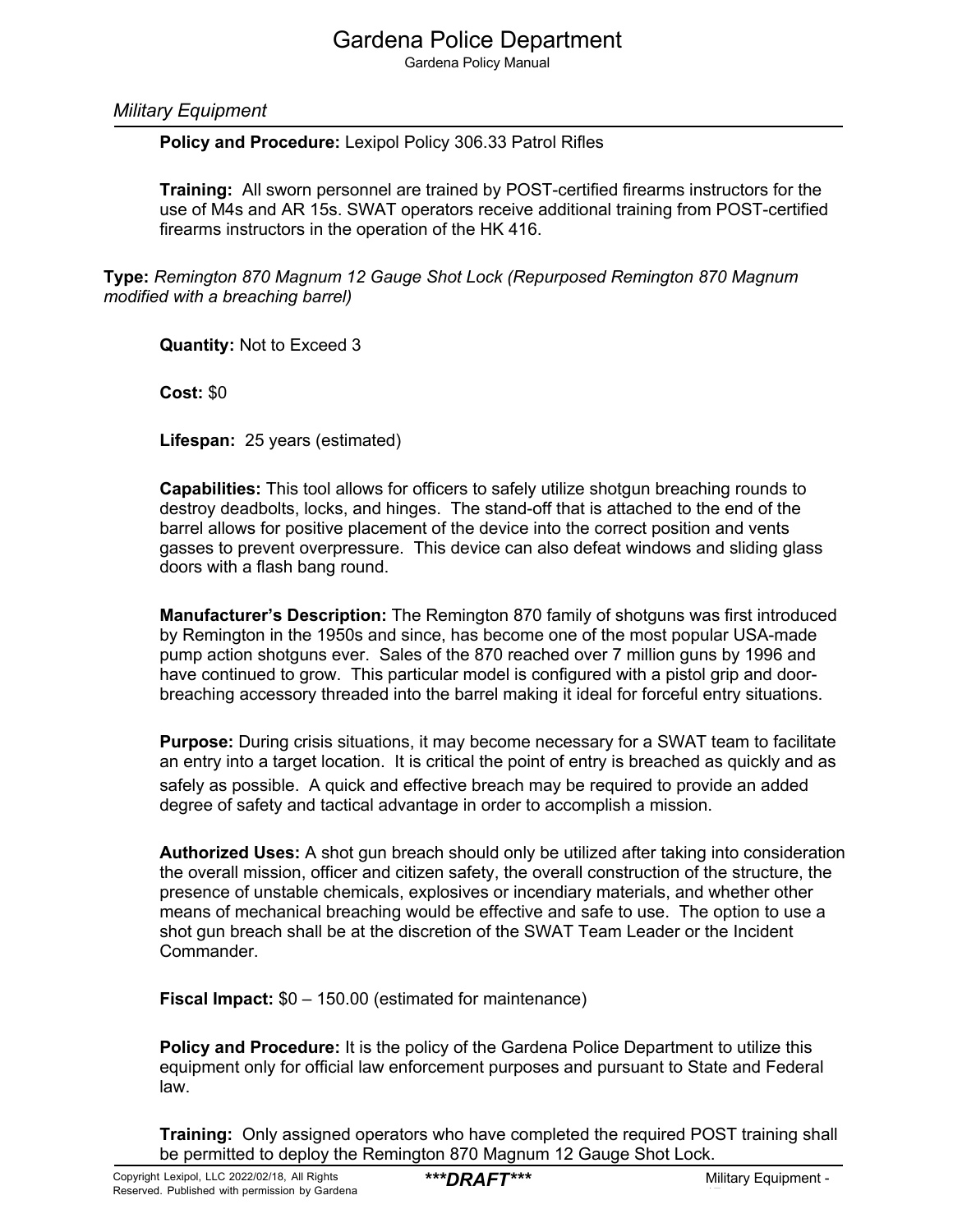Gardena Policy Manual

*Military Equipment*

**Type:** *Remington 870 – Less-Lethal Shotgun (Repurposed Remington Shotguns from Patrol)*

**Quantity:** Not to Exceed 4

**Cost:** \$946.00 (estimated)

**Lifespan:** 25 years (estimated)

**Capabilities:** This less lethal shotgun is specifically designated for use with kinetic energy projectiles and is specially marked in a manner that makes them readily identifiable as such. It can deploy at a distance up to 75 feet. They are 12-gauge with a 6+1 magazine capacity.

**Manufacturer's Description:** As one of the most popular shotguns of all time, the Model 870 is offered in dozens of configurations to suit hundreds of applications. It is the heart of the Model 870's landmark dependability and durability.

**Purpose:** To limit the escalation of conflict where the employment of lethal force is prohibited or undesirable.

**Authorized Use:** Situations for use of the less lethal weapon systems may include, but are not limited to self-destructive, dangerous, and/or combative individuals; civil unrest incidents; potentially vicious animals; and training exercises or approved demonstrations.

**Fiscal Impact:** \$0 – 200.00 (estimated for maintenance)

**Policy and Procedure:** Lexipol Policy 306

**Training:** Only sworn personnel who have completed the required POST training shall be permitted to deploy the Remington 870.

**Type:** *MP-5 Select Fire Firearm*

**Quantity:** Not to Exceed 20

**Cost:** \$3,128.29 each (estimated)

**Lifespan:** No expiration

**Capabilities:** A compact, modular, lightweight, select fire firearm chambered in 9mm. The MP-5 is one of the most widely used firearm by SWAT teams in North America. The firearm provides the ability to deliver precision gun fire with a shoulder fired weapons system that is accurate, reliable, and safe. Its compact design allows for ease of maneuverability when operating in the open or within interior environments.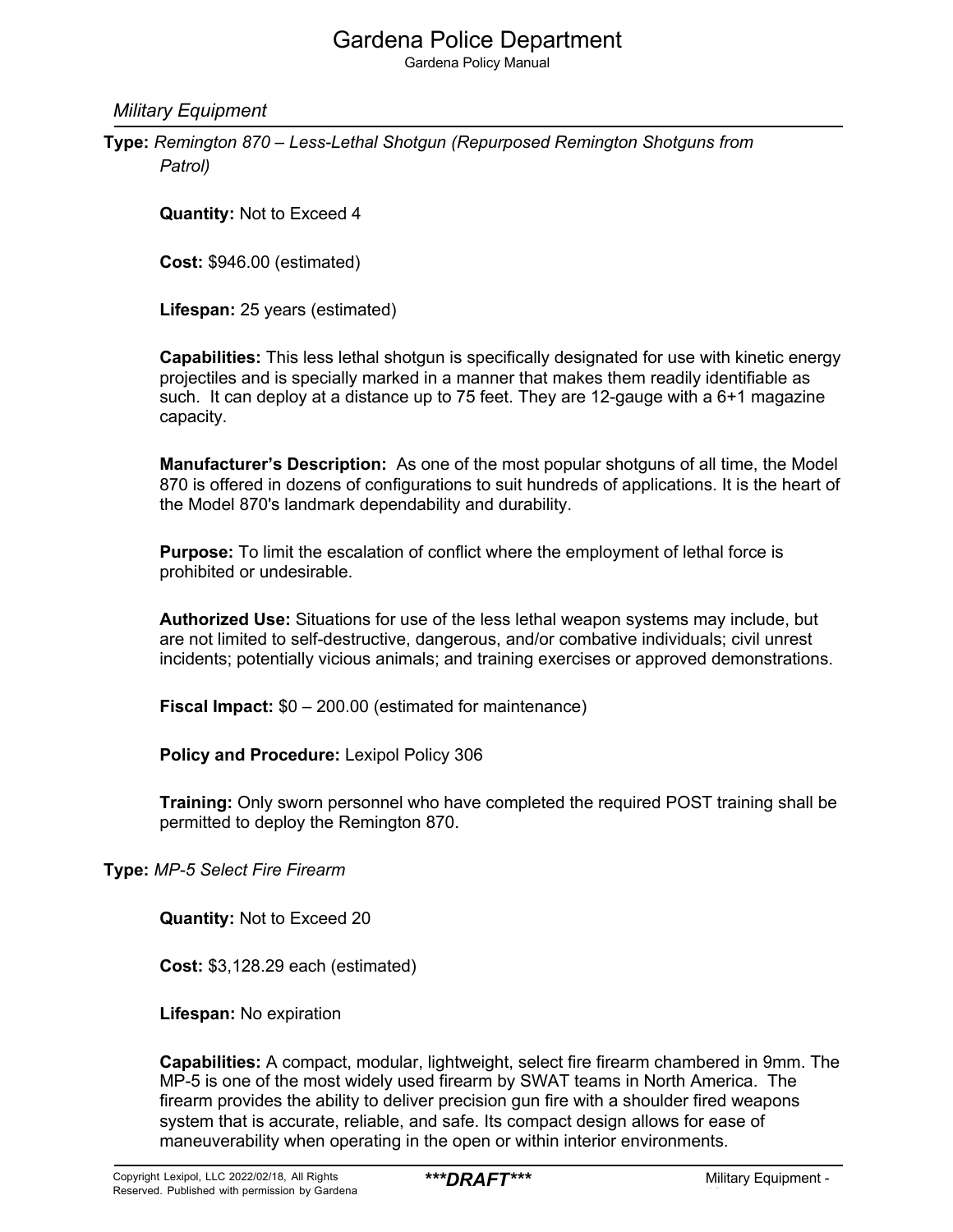Gardena Policy Manual

#### *Military Equipment*

**Manufacturer's Description:** Probably the most popular series of select fire guns in the world, it functions according to the proven roller-delayed blowback principle. Tremendously reliable, with maximum safety for the user, easy to handle, modular, extremely accurate and extraordinarily easy to control when firing – features that are particularly appreciated by security forces and military users worldwide.

**Purpose:** To be used as a precision weapon to address a threat with more precision and/or greater distances than a handgun, if present and feasible.

**Authorized Uses:** A sworn police officer who is member of the SWAT team may utilize an MP-5. Members may deploy the MP-5 in any circumstance where the member can articulate a reasonable expectation that the MP-5 may be needed. Examples of some general guidelines for deploying the MP-5 may include, but are not limited to:

- a. Situations where the member reasonably anticipates an armed encounter.
- b. When a member is faced with a situation that may require accurate and effective fire at long range.
- c. Situations where a member reasonably expects the need to meet or exceed a suspect's firepower.
- d. When a member reasonably believes that there may be a need to fire on a barricaded person or a person with a hostage.
- e. When a member reasonably believes that a suspect may be wearing body armor.
- f. When authorized or requested by a supervisor.
- g. When needed to euthanize an animal.

**Fiscal Impact:** \$0 – 500.00 (estimated for maintenance)

**Policy and Procedure:** It is the policy of the Gardena Police Department to utilize this equipment only for official law enforcement purposes and pursuant to State and Federal law.

**Training:** Only assigned SWAT operators who have completed the required training shall be permitted to operate the MP-5. Use is established by the SWAT Commander and/or Incident Commander.

**Type:** *Remington 700 Precision .308 Bolt Action Rifle* 

**Quantity:** Not to Exceed 4

**Cost:** \$2,000 (estimated)

**Lifespan:** No expiration

**Capabilities:** The bolt action sniper rifle provides SWAT long rifleman the ability to engage a suspect at up to 600 yards with precision accuracy.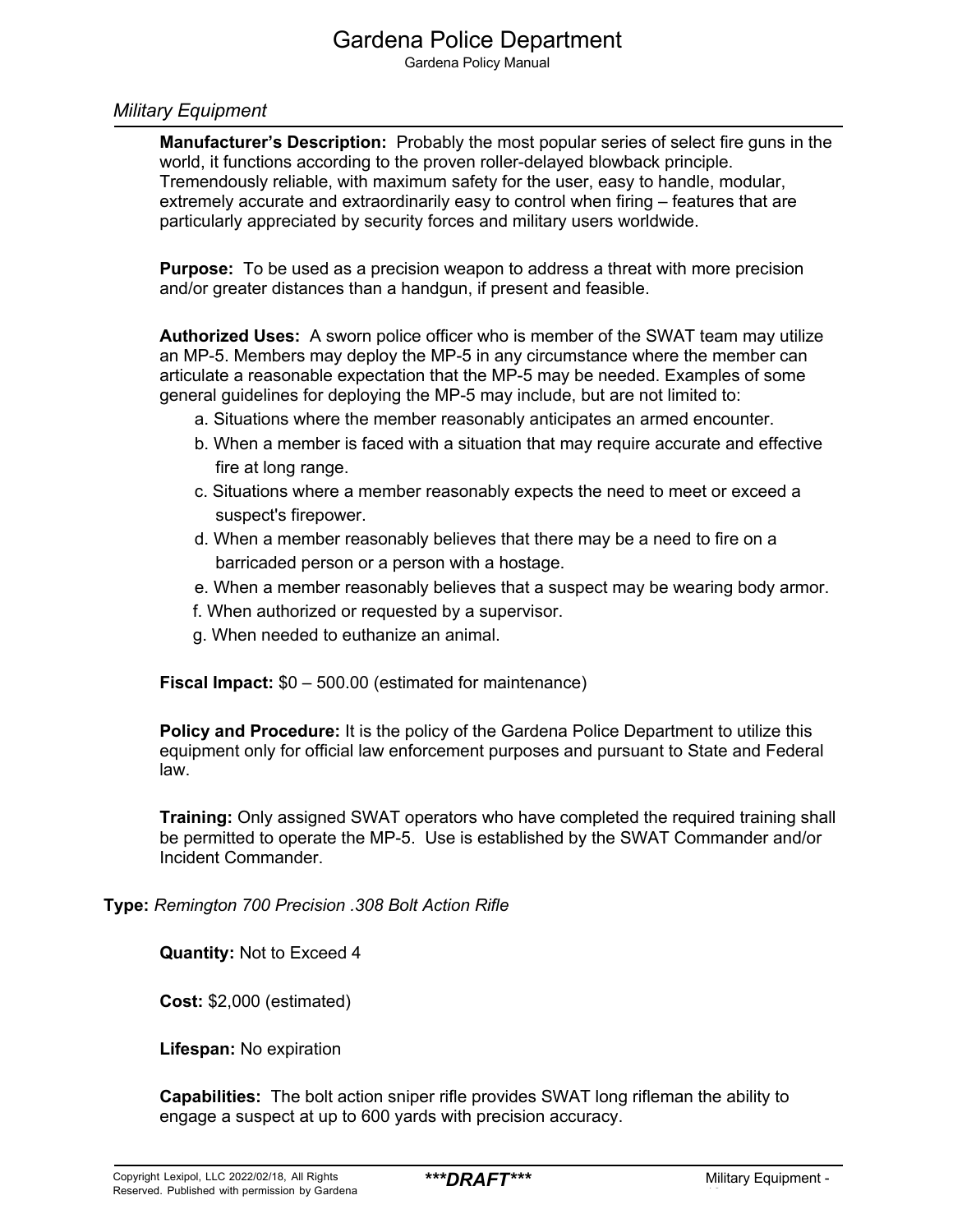Gardena Policy Manual

#### *Military Equipment*

**Manufacturer's Description:** It's the number one bolt-action of all time, proudly made in the U.S.A. For over 50 years, more Model 700s have been sold than any other bolt-action rifle before or since. The legendary strength of its 3-rings-of-steel receiver paired with a hammer-forged barrel, combine to yield the most popular bolt-action rifle in history. Top choice of elite military snipers, the Model 700 is unequalled in tactical precision. Whether defending freedom or pursuing big game, its out-of-the-box accuracy is unmatched.

**Purpose:** To be used as a precision weapon to address a threat with more precision and/or greater distances than a handgun, if present and feasible.

**Authorized Uses:** SWAT operators who have been trained as a long rifleman/observer may use the Remington 700 during SWAT team operations. Examples of some general guidelines for deploying the Remington 700 may include, but are not limited to:

- a. Situations where the member reasonably anticipates an armed encounter.
- b. When a member is faced with a situation that may require accurate and effective fire at long range.
- c. Situations where a member reasonably expects the need to meet or exceed a suspect's firepower.
- d. When a member reasonably believes that there may be a need to fire on a barricaded person or a person with a hostage.
- e. When a member reasonably believes that a suspect may be wearing body armor.
- f. When authorized or requested by a supervisor.
- g. When needed to euthanize an animal.

**Fiscal Impact:** \$0 – 5,200.00 (estimated)

**Policy and Procedure:** It is the policy of the Gardena Police Department to utilize this equipment only for official law enforcement purposes pursuant to State and Federal law.

**Training:** Only assigned SWAT long rifle operators who have completed the required training shall be permitted to operate the rifle. Use is established by the SWAT Commander and/or Incident Commander.

**Type:** *Remington R10 .308 Caliber Select Fire Rifle*

**Quantity:** Not to Exceed 4

**Cost:** \$2,836.00 each (estimated)

**Lifespan:** No expiration

**Capabilities:** This is a semi-automatic precision rifle with precision optics and provides SWAT long rifleman the ability to engage a suspect at up to 800 meters with precision accuracy.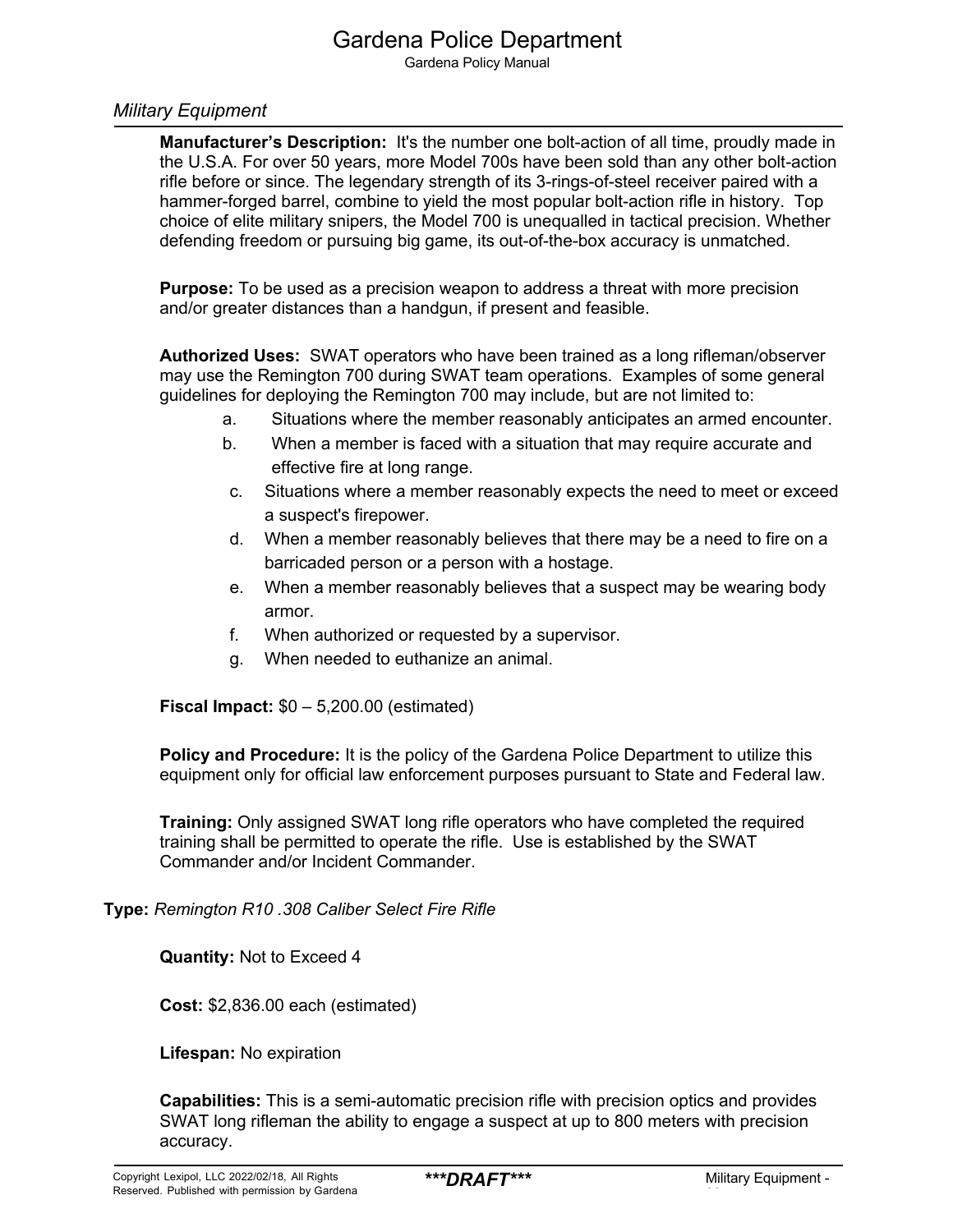Gardena Policy Manual

#### *Military Equipment*

**Manufacturer's Description:** The R10's hammer-forged, sniper-grade barrel features 5R rifling for added precision and an effective range out to 800 m. All R10s have fully ambidextrous controls and free floated modular Remington Arms Handguards.

**Purpose:** The rifle provides SWAT long rifle operators and team spotters the ability to rapidly deploy and provide overwatch for team movements.

**Authorized Uses:** SWAT operators who have been trained as a long rifleman/observer may use the Remington R10 during SWAT team operations. Examples of some general guidelines for deploying the Remington R10 may include, but are not limited to:

- a. Situations where the member reasonably anticipates an armed encounter.
- b. When a member is faced with a situation that may require accurate and effective fire at long range.
- c. Situations where a member reasonably expects the need to meet or exceed a suspect's firepower.
- d. When a member reasonably believes that there may be a need to fire on a barricaded person or a person with a hostage.
- e. When a member reasonably believes that a suspect may be wearing body armor.
- f. When authorized or requested by a supervisor.
- g. When needed to euthanize an animal.

**Fiscal Impact:** \$0 – 2,000.00 (estimated for maintenance)

**Policy and Procedure:** It is the policy of the Gardena Police Department to utilize this equipment only for official law enforcement purposes and pursuant to State and Federal law.

**Training:** Only assigned SWAT long rifle operators who have completed the required training shall be permitted to operate the rifle. Use is established by the SWAT Commander and/or Incident Commander.

#### **HAND THROWN GAS**

**Type:** *Flameless Oleoresin Capsicum (OC) Expulsion (Part # 2040)*

**Quantity:** Not to Exceed 30

**Cost:** \$36.00 each (estimated)

**Lifespan:** 5 years from date of manufacture

**Capabilities:** This canister's contents are expelled upon actuation of a CO2 cartridge that will affect a confined area consisting of approximately 1,500 square feet. The Flameless Expulsion Canister has a 1.5 second delay, followed by sub-munitions that mechanically activate a CO2 cartridge. The released CO2 pressure expels the powder through one or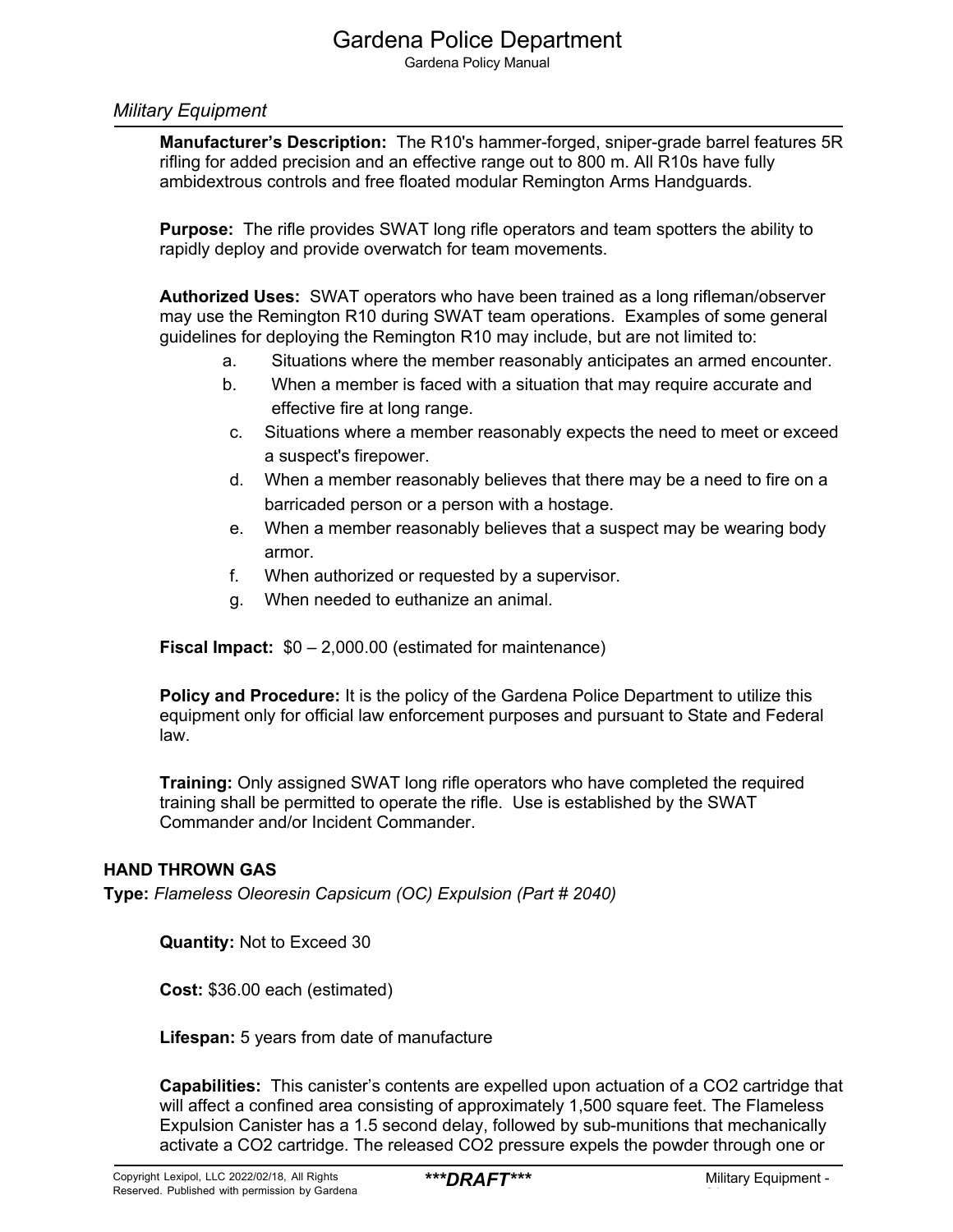Gardena Policy Manual

### *Military Equipment*

two (or both) ports on the side of the canister within seconds.

**Manufacturer's Description:** The Flameless Expulsion canister is designed for indoor use. This canister's contents are expelled upon actuation of a CO2 cartridge that will affect a confined area consisting of approximately 1,500 square feet. The Flameless Expulsion Canister has a 1.5 second delay, followed by sub-munitions that mechanically activate a CO2 cartridge. The released CO2 pressure expels the powder through one or two (or both) ports on the side of the canister within seconds. The Flameless Expulsion canister is extremely safe for indoor use. The extremely light powder from the agent will remain airborne for extended periods depending on the draft conditions. The Expulsion canister cannot be launched.

**Purpose:** To limit the escalation of conflict where employment of lethal force is prohibited or undesirable. Situations for the use of the less-lethal weapon systems may include, but are not limited to self-destructive, dangerous, and/or combative individuals; civil unrest incidents; circumstances where a tactical advantage can be obtained; potentially vicious animals; and training exercises or approved demonstrations.

**Authorized Uses:** Only officers who have received POST certification in the use of chemical agents are authorized to use chemical agents.

**Fiscal Impact:** \$0 – 1,080.00 (estimated)

**Policy and Procedure:** It is the policy of the Gardena Police Department to utilize chemical agents only for official law enforcement purposes and pursuant to State and Federal law, including those regarding the use of force.

**Training:** SWAT operators and members of the Mobile Field Force Team utilizing chemical agent canisters are certified by POST less-lethal and chemical agent instructors.

**Type:** *Multi-Use CS Smoke (Part #1082)*

**Quantity:** Not to Exceed 50

**Cost:** \$26.33 each (estimated)

**Lifespan:** 5 years from date of manufacture

**Capabilities:** A high volume continuous burn canister that expels its payload in approximately 20 - 40 seconds.

**Manufacturer's Description:** Designed specifically for outdoor use in crowd control situations, the canister is a high volume continuous burn canister that expels its payload in approximately 20 - 40 seconds. It has slightly less chemical content than the Spede-HeatTM version, but differs mainly in size. The longer burn time may allow for throwback by individuals wearing burn protection such as a welder's mitt. The canisters may be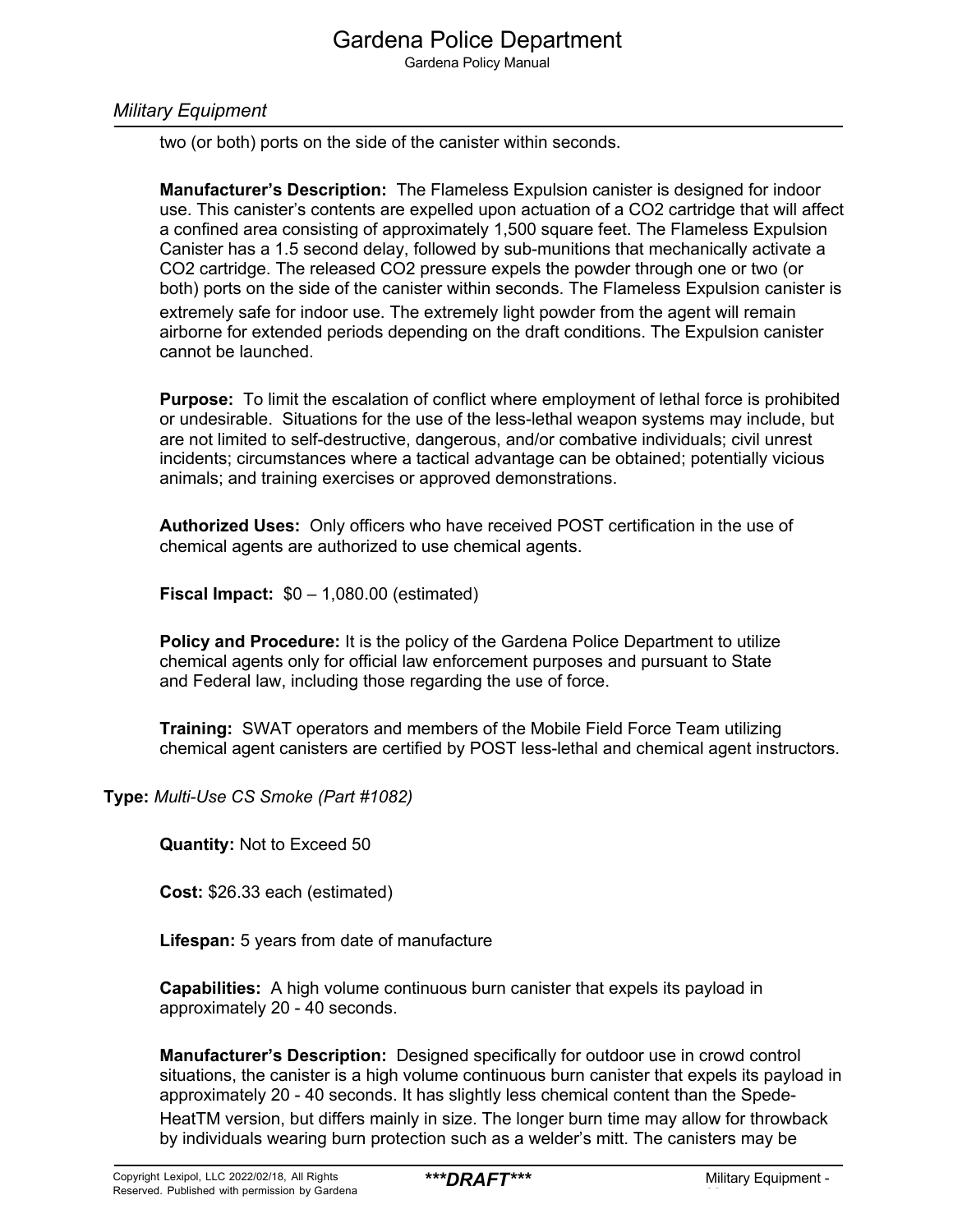Gardena Policy Manual

#### *Military Equipment*

protected from advancing individuals with the use of less lethal impact munitions. The device should be deployed utilizing wind advantage.

**Purpose:** To limit the escalation of conflict where employment of lethal force is prohibited or undesirable. Situations for the use of the less-lethal weapon systems may include, but are not limited to self-destructive, dangerous, and/or combative individuals; civil unrest incidents; circumstances where a tactical advantage can be obtained; potentially vicious animals; and training exercises or approved demonstrations.

**Authorized Uses:** Only officers who have received POST certification in the use of chemical agents are authorized to use chemical agents.

**Fiscal Impact:** \$0 – 1,316.50 (estimated)

**Policy and Procedure:** It is the policy of the Gardena Police Department to utilize chemical agents only for official law enforcement purposes and pursuant to State and Federal law, including those regarding the use of force.

**Training:** SWAT operators and members of the Mobile Field Force Team utilizing chemical agent canisters are certified by POST less-lethal and chemical agent instructors.

**Type:** *Stinger CS Rubber Balls (Part # 1088)*

**Quantity:** Not to Exceed 100

**Cost:** \$45.00 each (estimated)

**Lifespan:** 5 years from date of manufacture

**Capabilities**: The Stinger® CS Rubber Ball is a maximum effect device that delivers four stimuli for psychological and physiological effects: rubber pellets, light, sound, and CS. It has an initial 1.5 second delay that initiates fuze assembly separation, followed by another .5 second delay before the blast which is sufficient to project the rubber balls and chemical agent in a 50-foot radius.

**Manufacturer's Description:** The Stinger® canister is a combination Less Lethal Impact Munitions and Distraction Device® that may incorporate optional CS or OC laden powder, if desired. The Stinger® canister is a maximum effect device as it delivers up to four stimuli for psychological and physiological effect: rubber pellets, light, sound, and optional chemical agent or Oleoresin Capsicum (OC). The Stinger® canister has an initial 1.5 second delay that initiates fuze assembly separation, followed by another 0.5 second delay before the function of the device. The blast is sufficient to project the rubber balls and optional chemical agent in a 50-foot radius.

**Purpose:** To limit the escalation of conflict where employment of lethal force is prohibited or undesirable. Situations for the use of the less-lethal weapon systems may include, but are not limited to self-destructive, dangerous, and/or combative individuals; civil unrest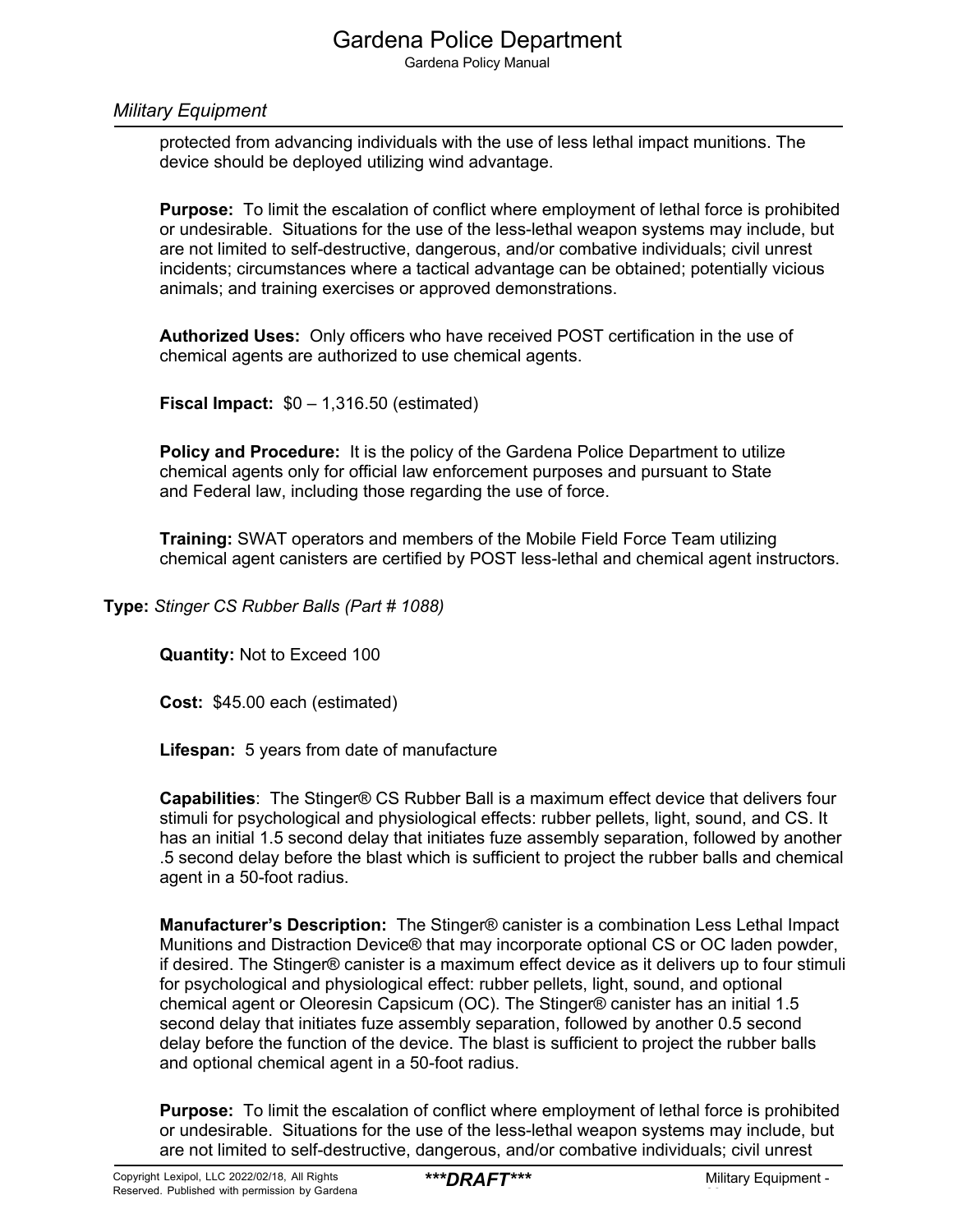Gardena Policy Manual

#### *Military Equipment*

incidents; circumstances where a tactical advantage can be obtained; potentially vicious animals; and training exercises or approved demonstrations.

**Authorized Uses:** SWAT operators and members of the Mobile Field Force Team who have received POST certification in the use of chemical agents are authorized to use chemical agents.

**Fiscal Impact:** \$0 – 4,500.00 (estimated)

**Policy and Procedure:** It is the policy of the Gardena Police Department to utilize this equipment only for official law enforcement purposes and pursuant to State and Federal law.

**Training:** SWAT operators and members of the Mobile Field Force Team utilizing chemical agent canisters are certified by POST less-lethal and chemical agent instructors.

**Type:** *Triple Chaser Smoke (Part #1027)*

**Quantity:** Not to Exceed 25

**Cost:** \$35.50 each (estimated)

**Lifespan:** 5 years from date of manufacture

**Capabilities:** When deployed, the canisters separate and land approximately 20 feet apart allowing increased area coverage in a short period of time. This apparatus can be hand thrown or launched from a fired delivery system and is an effective way to quickly deploy a wide blanket of agent.

**Manufacturer's Description:** The Triple-Chaser® is a fast burning, medium volume canister. It is a pyrotechnic canister consisting of three (3) separate canisters pressed together with separating charges between each section. When deployed, this apparatus will separate into three (3) distinct sub-munitions spaced approximately 20 feet apart – allowing increased area coverage in a short period of time, from one deployment. Terrain and surface conditions can affect the distance of the separating sub-munitions.

**Purpose:** To limit the escalation of conflict where employment of lethal force is prohibited or undesirable. Situations for the use of the less-lethal weapon systems may include, but are not limited to self-destructive, dangerous, and/or combative individuals; civil unrest incidents; circumstances where a tactical advantage can be obtained; potentially vicious animals; and training exercises or approved demonstrations.

**Authorized Uses:** Only SWAT operators and members of the Mobile Field Force Team who have received POST certification in the use of chemical agents are authorized to use chemical agents.

**Fiscal Impact:** \$0 – 887.50 (estimated)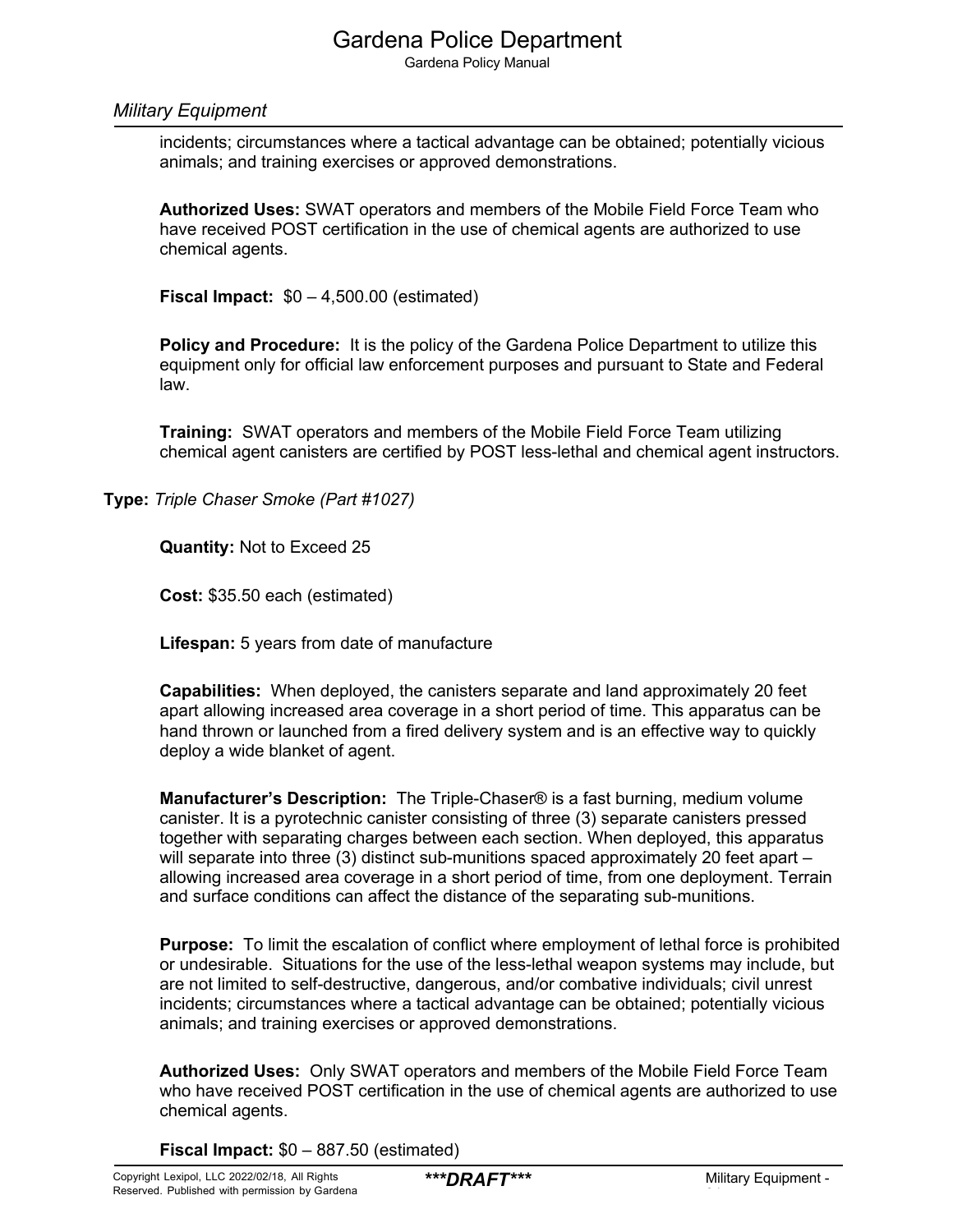Gardena Policy Manual

#### *Military Equipment*

**Policy and Procedure:** It is the policy of the Gardena Department to utilize this equipment only for official law enforcement purposes and pursuant to State and Federal law.

**Training:** SWAT operators and members of the Mobile Field Force Team utilizing chemical agent canisters are certified by POST less-lethal and chemical agent instructors.

**Type:** *Triple Chaser CS (Part #1027)*

**Quantity:** Not to Exceed 25

**Cost:** \$47.00 each (estimated)

**Lifespan:** 5 years from date of manufacture

**Capabilities:** When deployed, the canisters separate and land approximately 20 feet apart allowing increased area coverage in a short period of time. This apparatus can be hand thrown or launched from a fired delivery system and is an effective way to quickly deploy a wide blanket of agent.

**Manufacturer's Description:** The Triple-Chaser® is a fast burning, medium volume canister. It is a pyrotechnic canister consisting of three (3) separate canisters pressed together with separating charges between each section. When deployed, this apparatus will separate into three (3) distinct sub-munitions spaced approximately 20 feet apart – allowing increased area coverage in a short period of time, from one deployment. Terrain and surface conditions can affect the distance of the separating sub-munitions.

**Purpose:** To limit the escalation of conflict where employment of lethal force is prohibited or undesirable. Situations for the use of the less-lethal weapon systems may include, but are not limited to self-destructive, dangerous, and/or combative individuals; civil unrest incidents; circumstances where a tactical advantage can be obtained; potentially vicious animals; and training exercises or approved demonstrations.

**Authorized Uses:** Only SWAT operators and members of the Mobile Field Force Team who have received POST certification in the use of chemical agents are authorized to use chemical agents.

**Fiscal Impact:** \$0 – 1,175.00 (estimated)

**Policy and Procedure:** It is the policy of the Gardena Police Department to utilize chemical agents only for official law enforcement purposes and pursuant to State and Federal law, including those regarding the use of force.

**Training:** SWAT operators and members of the Mobile Field Force Team utilizing chemical agent canisters are certified by POST less-lethal and chemical agent instructors.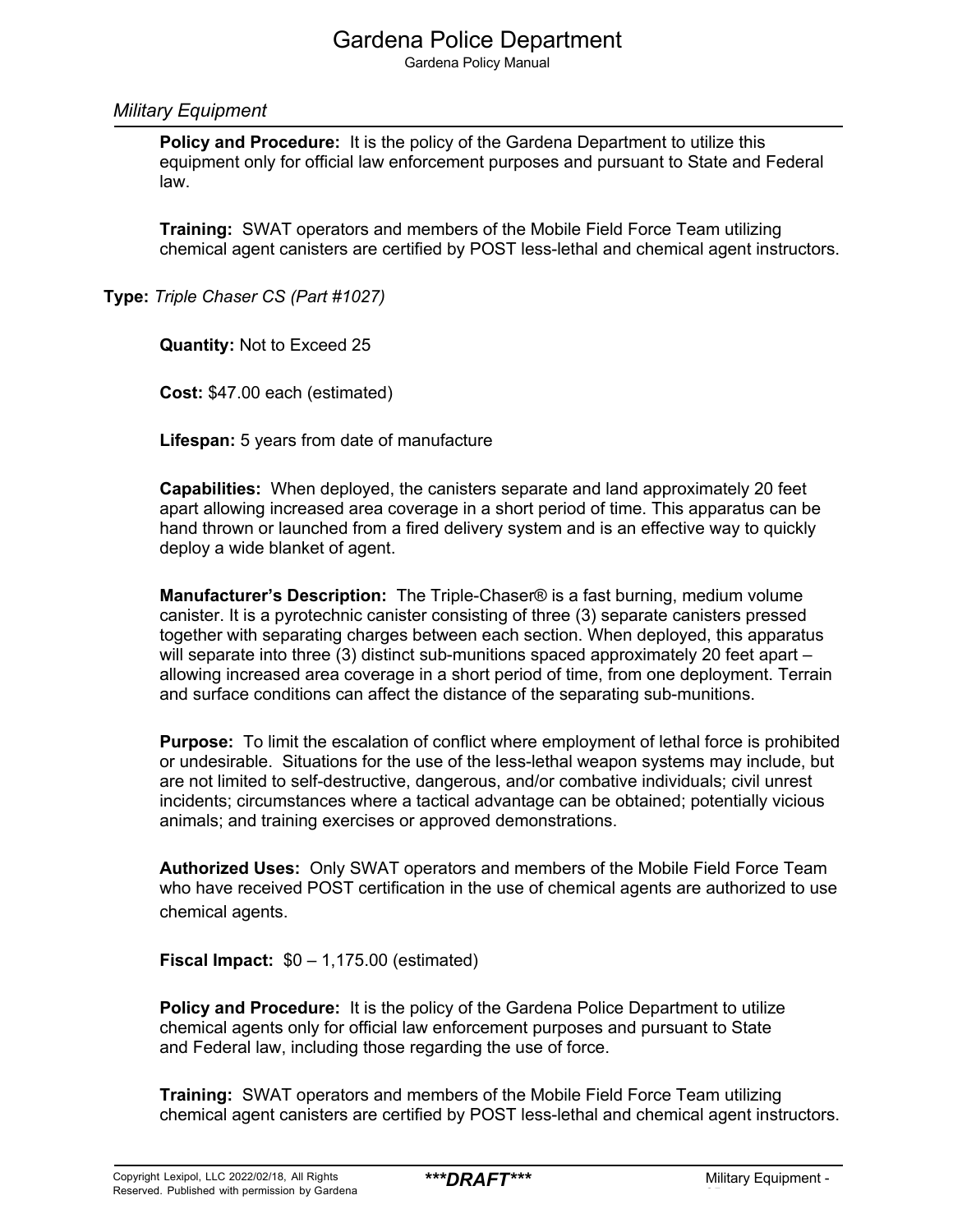Gardena Policy Manual

*Military Equipment*

**Type:** *Pocket Tactical CS (Part #1016)*

**Quantity:** Not to Exceed 100

**Cost:** \$25.19 each (estimated)

**Lifespan:** 5 years from date of manufacture

**Capabilities:** The Pocket Tactical is a small lightweight easily carried device that provides a medium volume of chemical agent or smoke for certain situations.

**Manufacturer's Description:** The Pocket Tactical is a quick burning, reduced volume, continuous discharge canister available in Oleoresin Capsicum (OC), CN, CS, and Saf-Smoke. Pelletized chemical agent or smoke is discharged through one (1) gas port located on the bottom of the canister. The Pocket Tactical is a small, lightweight, easily carried device that provides a medium volume of chemical agent or smoke for certain situations. It was designed with the tactical team in mind for distraction, concealment, rescue, or signaling. The pocket canister is not specifically intended as a crowd management device; however, it can be used in chemical configurations in conjunction with larger smoke canisters to "piggy back" chemical agents into a predominately smoke environment. This device should be deployed utilizing wind advantage. It should NOT be deployed onto rooftops, in crawl spaces, or indoors due to its fire-producing capability. Hand throw or launch.

**Purpose:** To limit the escalation of conflict where employment of lethal force is prohibited or undesirable. Situations for the use of the less-lethal weapon systems may include, but are not limited to self-destructive, dangerous, and/or combative individuals; civil unrest incidents; circumstances where a tactical advantage can be obtained; potentially vicious animals; and training exercises or approved demonstrations.

**Authorized Uses:** Only SWAT operators and members of the Mobile Field Force Team who have received POST certification in the use of chemical agents are authorized to use chemical agents.

**Fiscal Impact:** \$0 – 2,519.00 (estimated)

**Policy and Procedure:** It is the policy of the Gardena Police Department to utilize chemical agents only for official law enforcement purposes and pursuant to State and Federal law, including those regarding the use of force.

**Training:** SWAT operators and members of the Mobile Field Force Team utilizing chemical agent canisters are certified by POST less-lethal and chemical agent instructors.

**Type:** *Flameless Tri-Chamber CS (Part #1032*)

**Quantity:** Not to Exceed 20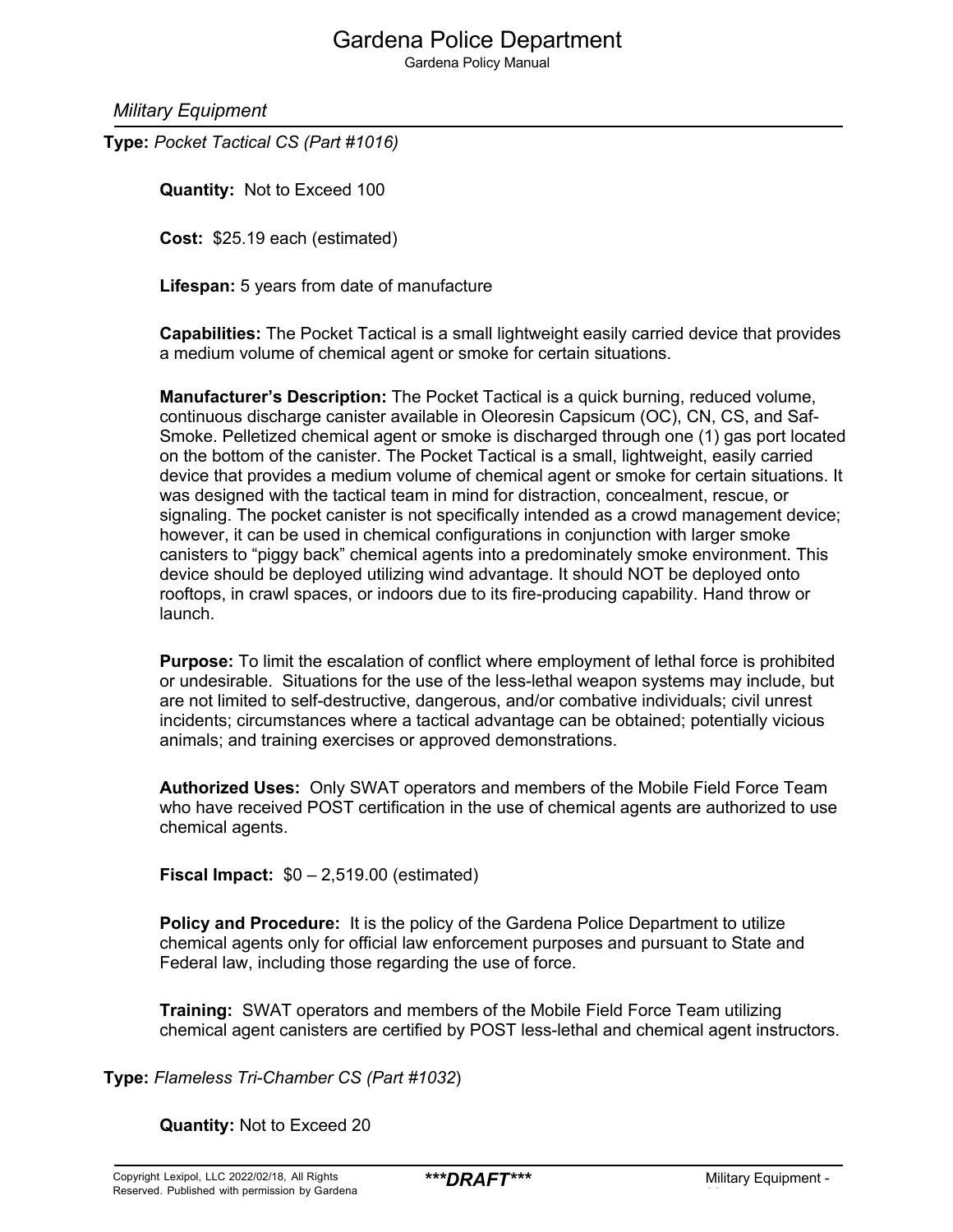Gardena Policy Manual

*Military Equipment*

**Cost:** \$36.63 each (estimated)

**Lifespan:** 5 years from date of manufacture

**Capabilities:** The design of the Tri-Chamber Flameless CS canister allows the contents to burn within an internal can and disperse the agent safely with reduced risk of fire. It is designed primarily for indoor tactical situations to detect and/or dislodge a barricaded subject. It can be used in crowd control as well as tactical deployment situations by Law Enforcement and Corrections but was designed with the barricade situation in mind. Its applications in tactical situations are primarily to detect and/or dislodge barricaded subjects.

**Manufacturer's Description:** The Tri-Chamber Flameless canister is designed for indoor use. This canister's pyrotechnic contents are burned within an internal can that is one of three in this design. The internal combustion allows the chemical-laden smoke to be released through three (3) ports on the outer canister side while safely containing any of the fire-producing properties within the two internal canisters. The fuze is shrouded to further protect surrounding materials from the possibility of fire. The Tri-Chamber Flameless canister can be used in crowd control as well as tactical deployment situations by Law Enforcement and Corrections, but was designed with the barricade situation in mind. Its applications in tactical situations are primarily to detect and/or dislodge barricaded subjects.

**Purpose:** To limit the escalation of conflict where employment of lethal force is prohibited or undesirable. Situations for the use of the less-lethal weapon systems may include, but are not limited to self-destructive, dangerous, and/or combative individuals; civil unrest incidents; circumstances where a tactical advantage can be obtained; potentially vicious animals; and training exercises or approved demonstrations.

**Authorized Uses:** Only SWAT operators and members of the Mobile Field Force Team who have received POST certification in the use of chemical agents are authorized to use chemical agents.

**Fiscal Impact:** \$0 – 732.60 (estimated)

**Policy and Procedure:** It is the policy of the Gardena Police Department to utilize chemical agents only for official law enforcement purposes and pursuant to State and Federal law, including those regarding the use of force.

**Training:** SWAT operators and members of the Mobile Field Force Team utilizing chemical agent canisters are certified by POST less-lethal and chemical agent instructors.

**Type:** *Flameless Tri-Chamber Smoke (Part #1033)*

**Quantity:** Not to Exceed 20

**Cost:** \$29.50 each (estimated)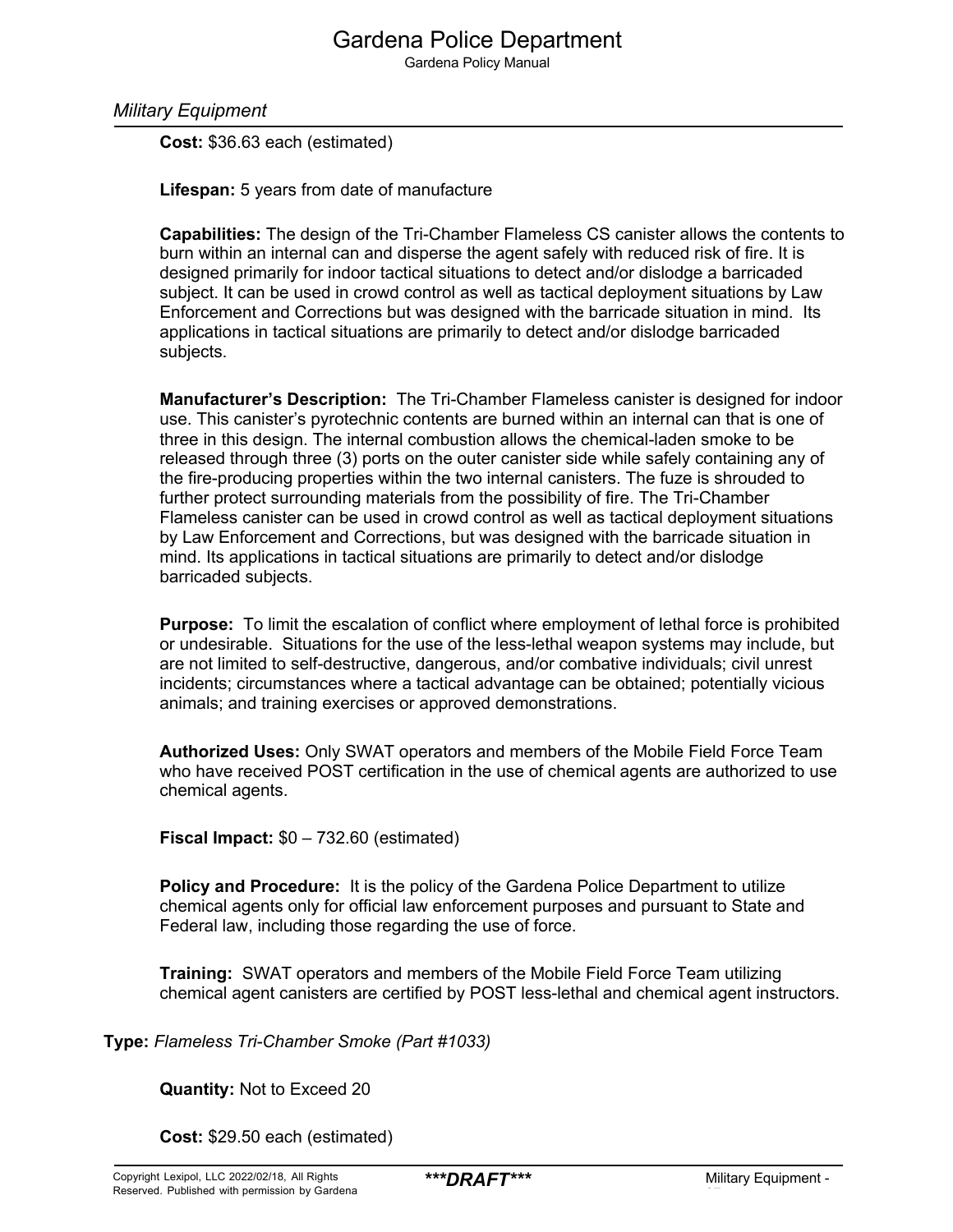Gardena Policy Manual

#### *Military Equipment*

**Lifespan:** 5 years from date of manufacture

**Capabilities:** The Tri-Chamber Flameless canister can be used in crowd control as well as tactical deployment situations. Its applications in tactical situations are primarily to detect and/or dislodge barricaded subjects.

**Manufacturer's Description:** The Tri-Chamber Flameless canister is designed for indoor use. This canister's pyrotechnic contents are burned within an internal can that is one of three in this design. The internal combustion allows the chemical-laden smoke to be released through three (3) ports on the outer canister side while safely containing any of the fire-producing properties within the two internal canisters. The fuze is shrouded to further protect surrounding materials from the possibility of fire.

**Purpose:** To limit the escalation of conflict where employment of lethal force is prohibited or undesirable. Situations for the use of the less-lethal weapon systems may include, but are not limited to self-destructive, dangerous, and/or combative individuals; civil unrest incidents; circumstances where a tactical advantage can be obtained; potentially vicious animals; and training exercises or approved demonstrations.

**Authorized Uses:** Only SWAT operators and members of the Mobile Field Force Team who have received POST certification in the use of chemical agents are authorized to use chemical agents.

**Fiscal Impact:** \$0 – 590.00 (estimated)

**Policy and Procedure:** It is the policy of the Gardena Police Department to utilize chemical agents only for official law enforcement purposes and pursuant to State and Federal law, including those regarding the use of force.

**Training:** SWAT operators and members of the Mobile Field Force Team utilizing chemical agent canisters are certified by POST less-lethal and chemical agent instructors.

**Type:** *MK 46 Vertical 1st Defense (Part # 56746V)*

**Quantity:** Not to Exceed 10

**Cost:** \$335.00 each (estimated)

**Lifespan:** 5 years from date of manufacture

**Capabilities:** This will deliver 26 short bursts of Oleoresin Capsicum *(*OC) at an effective range of 25-30 ft.

**Manufacturer's Description:** The MK-46 features a trigger handle, is intended for use in crowd management and will deliver 26 short bursts of Oleoresin Capsicum *(*OC) at an effective range of 25-30 ft. This .7% MC OC aerosol product utilizes a stream delivery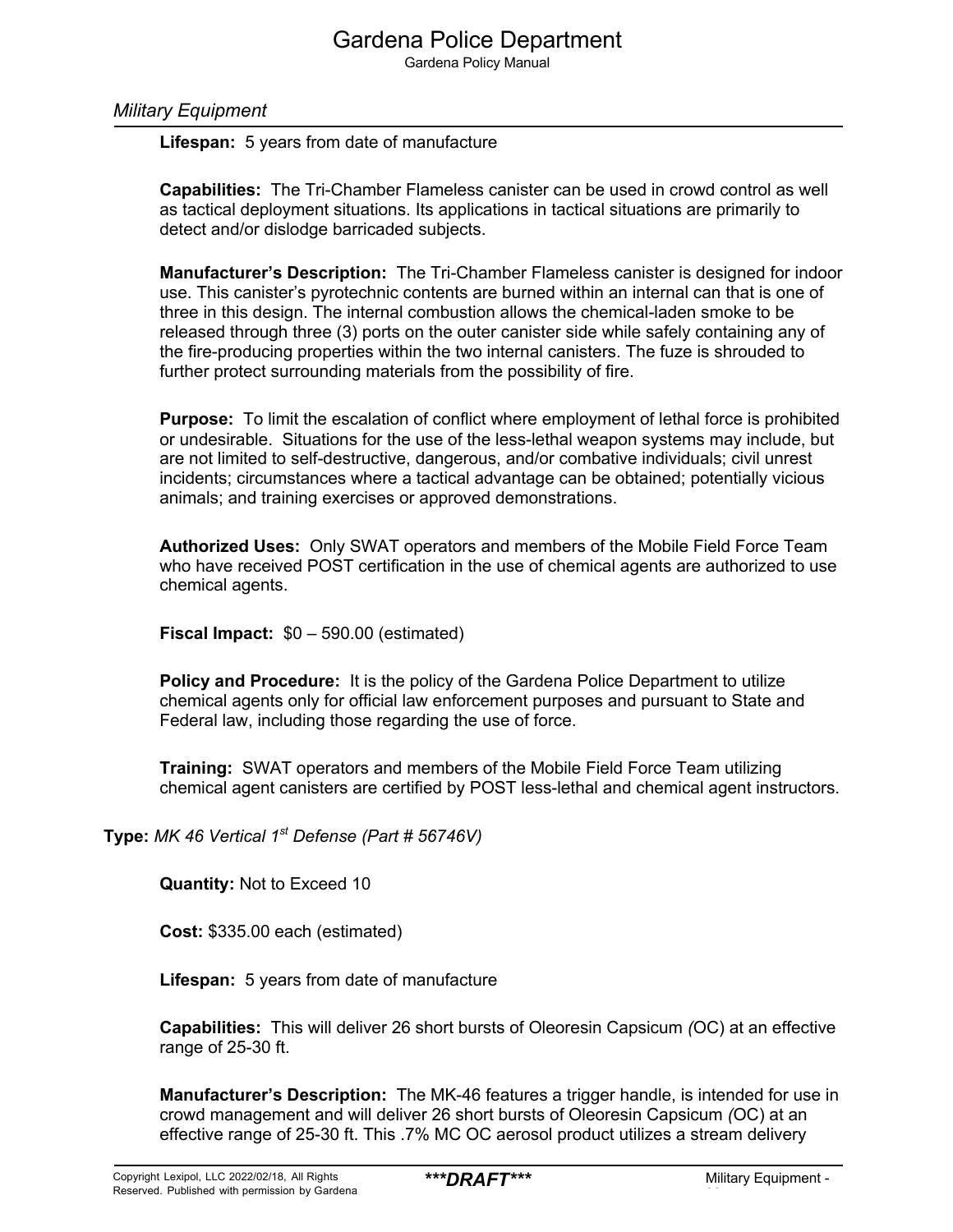Gardena Policy Manual

#### *Military Equipment*

method providing a target-specific, strong concentrated stream for greater standoff. Nonflammable / Electronic Discharge Weapon (EDW) safe.

**Purpose:** To limit the escalation of conflict where employment of lethal force is prohibited or undesirable. Situations for the use of the less-lethal weapon systems may include, but are not limited to self-destructive, dangerous, and/or combative individuals; civil unrest incidents; circumstances where a tactical advantage can be obtained; potentially vicious animals; and training exercises or approved demonstrations.

**Authorized Uses:** Only SWAT operators and members of the Mobile Field Force Team who have received POST certification in the use of chemical agents are authorized to use chemical agents.

**Fiscal Impact:** \$0 – 3,350.00 (estimated)

**Policy and Procedure:** It is the policy of the Gardena Police Department to utilize chemical agents only for official law enforcement purposes and pursuant to State and Federal law, including those regarding the use of force.

**Training:** SWAT operators and members of the Mobile Field Force Team utilizing chemical agent canisters are certified by POST less-lethal and chemical agent instructors.

#### **DIVERSIONARY DEVICES**

**Type:** *Low Roll Distraction Device (Part #8922 – HH)*

**Quantity:** Not to Exceed 50

**Cost:** \$46.00 each (estimated)

**Lifespan:** 5 years from date of manufacture

**Capabilities:** Diversionary Devices are capable of releasing large amounts of stored energy in the form of heat, light, pressure, and noise. They are intended to temporarily distract, confuse, and disorient subjects. They can also be used as "attention-getting" devices.

**Manufacturer's Description:** The 11-Gram Low Roll II® Non-Reloadable Distraction Device®, High Humidity utilizes an M201A1 type fuze with Hex design steel body. This compact version of the 8933 Low Roll Distraction Device body is the newest version of the first reusable non-bursting canisters that limits movement and rolling once deployed.

**Purpose:** A distraction device is ideal for distracting dangerous suspects during assaults, hostage rescue, room entry, or other high-risk arrest situations. It produces atmospheric overpressure and brilliant white light, and as a result, can cause short-term (6-8 seconds) physiological/psychological, sensory deprivation to give officers a tactical advantage.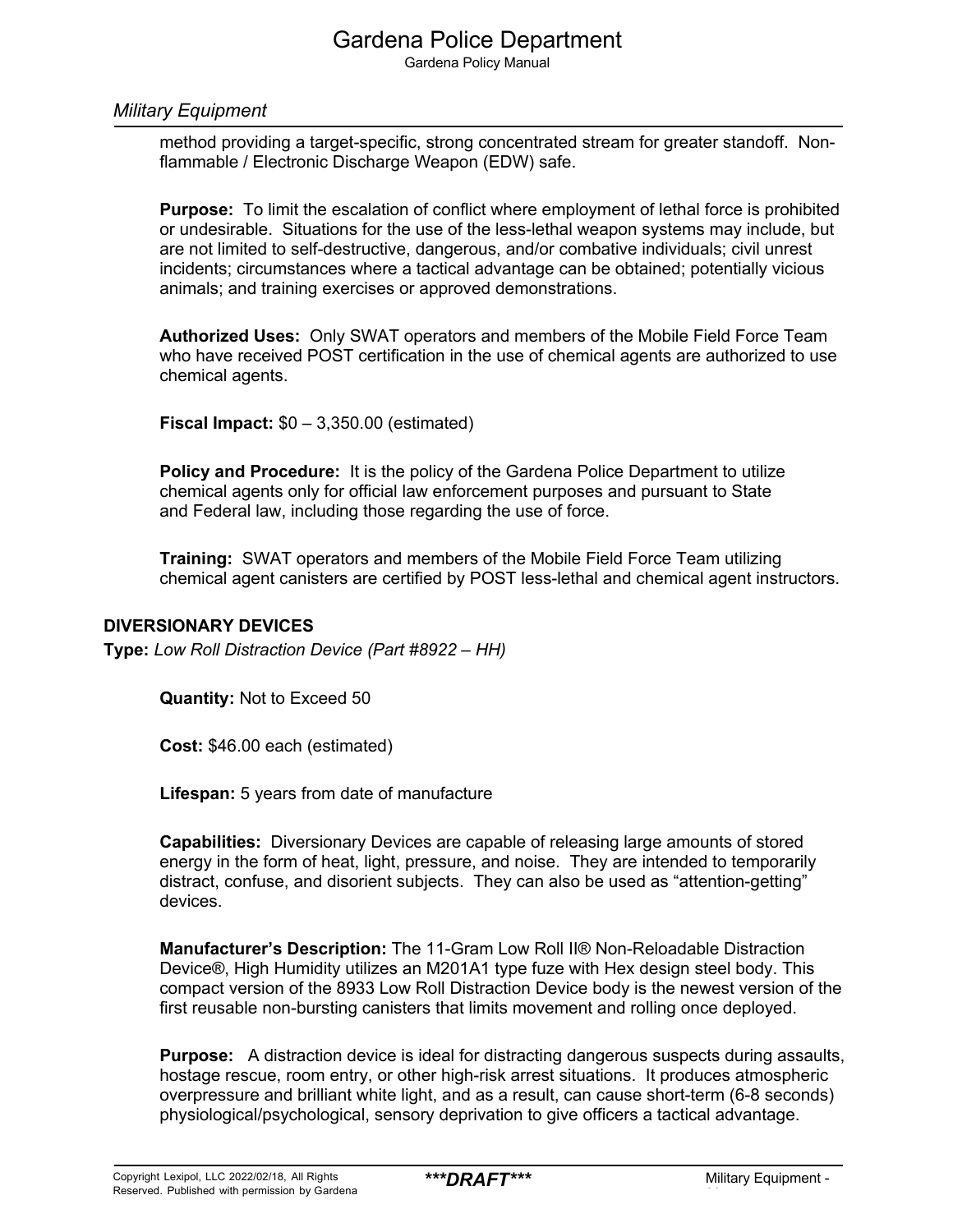Gardena Policy Manual

### *Military Equipment*

**Authorized Uses:** Diversionary Devices shall only be used by SWAT operators who have been trained in their proper use; in hostage and barricaded suspect situations; in high-risk warrant (search/arrest) services where there may be extreme hazards to officers; during other high-risk situations where their use would enhance officer safety; and during training exercises.

**Fiscal Impact:** \$0 – 2,300.00 (estimated)

**Policy and Procedure:** It is the policy of the Gardena Police Department to utilize this equipment only for official law enforcement purposes and pursuant to State and Federal law, including those regarding the use of force.

**Training:** Prior to use, SWAT operators must attend divisionary device training that is conducted by POST-certified instructors.

### **706.5 APPROVAL**

#### **State**

The Chief of Police or the authorized designee shall obtain approval from the governing body by way of an ordinance adopting the military equipment policy. As part of the approval process, the Chief of Police or the authorized designee shall ensure the proposed military equipment policy is submitted to the governing body and is available on the department website at least 30 days prior to any public hearing concerning the military equipment at issue (Government Code § 7071). The military equipment policy must be approved by the governing body prior to engaging in any of the following (Government Code § 7071):

- (a) Requesting military equipment made available pursuant to 10 USC § 2576a.
- (b) Seeking funds for military equipment, including but not limited to applying for a grant, soliciting or accepting private, local, state, or federal funds, in-kind donations, or other donations or transfers.
- (c) Acquiring military equipment either permanently or temporarily, including by borrowing or leasing.
- (d) Collaborating with another law enforcement agency in the deployment or other use of military equipment within the jurisdiction of this department.
- (e) Using any new or existing military equipment for a purpose, in a manner, or by a person not previously approved by the governing body.
- (f) Soliciting or responding to a proposal for, or entering into an agreement with, any other person or entity to seek funds for, apply to receive, acquire, use, or collaborate in the use of military equipment.
- (g) Acquiring military equipment through any means not provided above.

### **706.6 COORDINATION WITH OTHER JURISDICTIONS**

#### **State**

Military equipment used by any member of this Department shall be approved for use and in accordance with this Department policy. Any military equipment that is deployed or used by